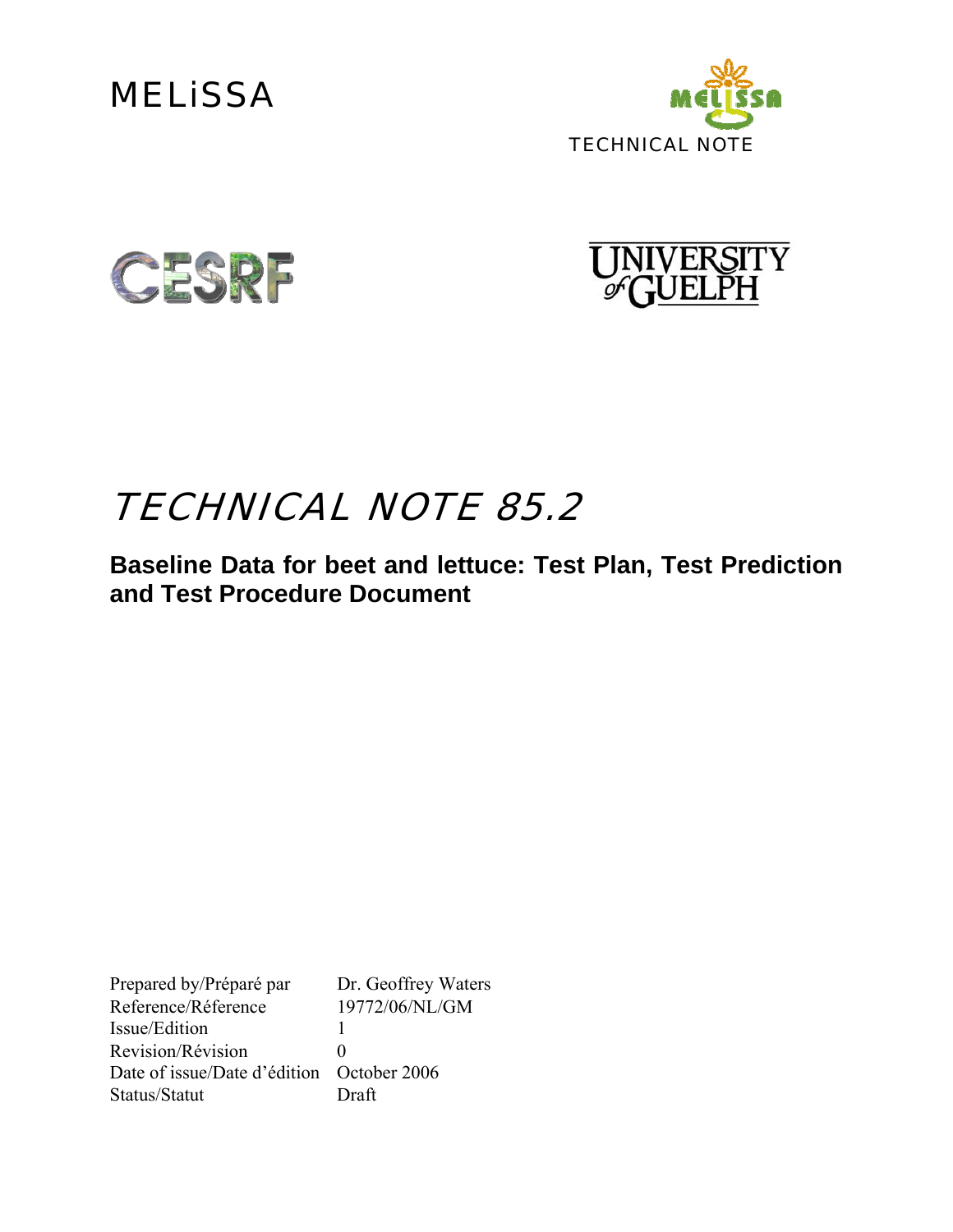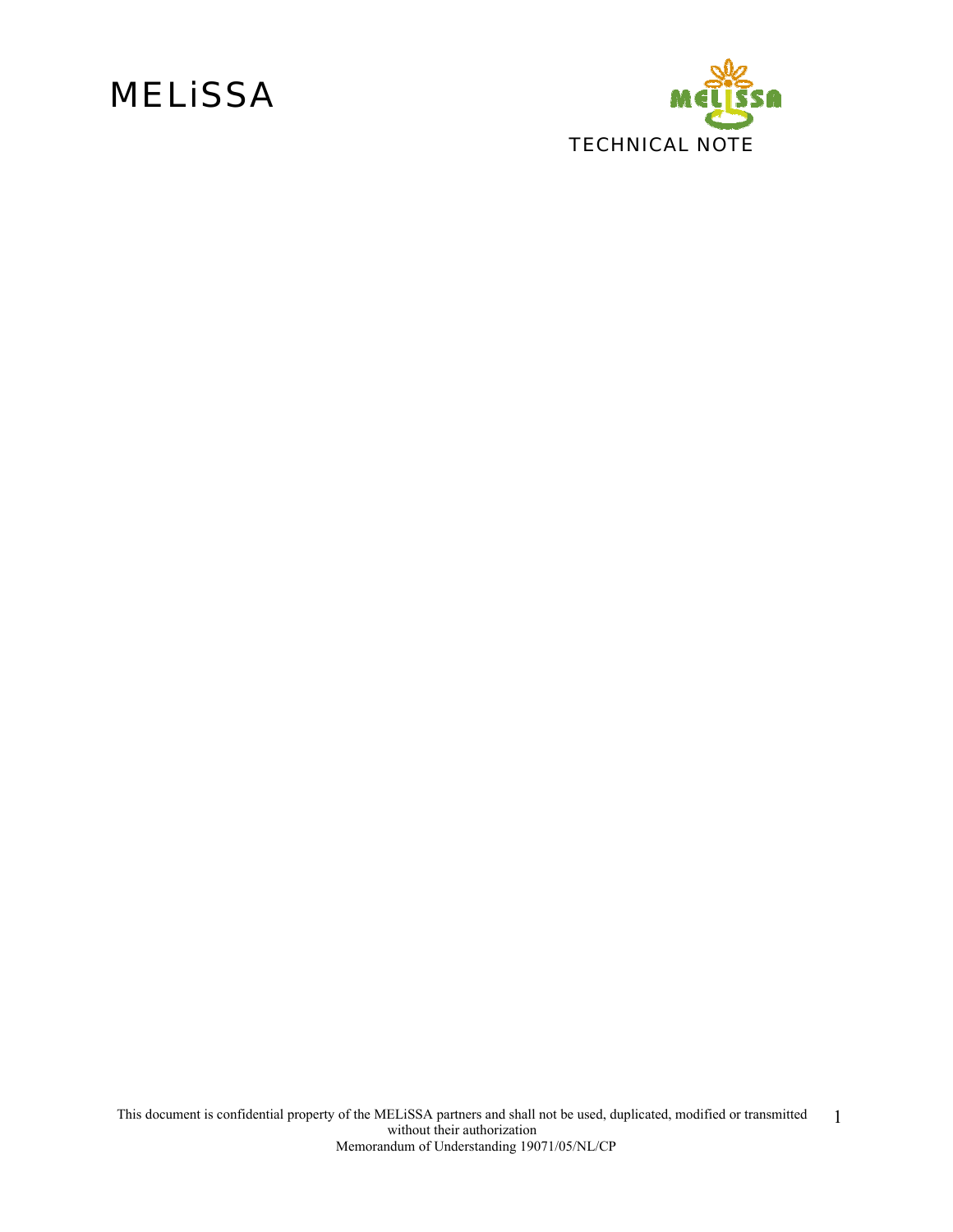



#### APPROVAL

| Title | Baseline Data: Test Plan and Procedures | <b>Issue</b> | Revision |  |
|-------|-----------------------------------------|--------------|----------|--|
| Titre |                                         | Edition      | Révision |  |

| Author | Dr. Geoffrey Waters |      | Date 30/10/06 |
|--------|---------------------|------|---------------|
| Auteur |                     | Date |               |

| Approved by         | Dr. Michael Dixon |      | Date $ 30/10/06 $ |
|---------------------|-------------------|------|-------------------|
| <i>Approuvé par</i> |                   | Date |                   |

#### CHANGE LOG

| Issue/ <i>Edition</i> | Revision/ <i>Révision</i> | Status/Statut | Date/ <i>Date</i> |
|-----------------------|---------------------------|---------------|-------------------|
|                       |                           |               |                   |
|                       |                           |               |                   |
|                       |                           |               |                   |

#### Distribution List

| Name/ $N$ om            | Company/Société | Quantity/ <i>Quantité</i> |
|-------------------------|-----------------|---------------------------|
| <b>MELISSA</b> Partners |                 | Electronic File           |
|                         |                 |                           |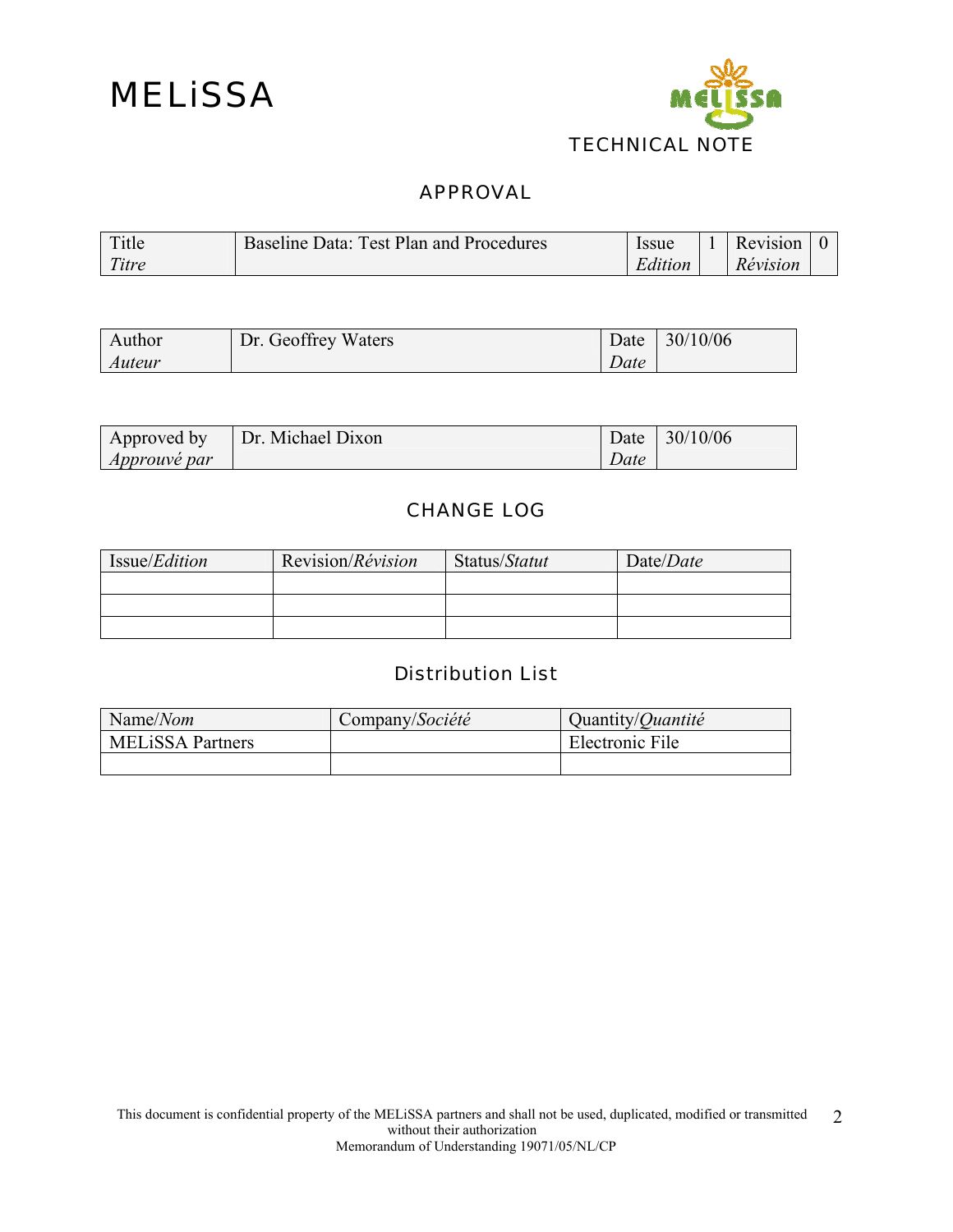### **MELISSA**



#### **TABLE OF CONTENTS**

| Introduction                                                                             |     |
|------------------------------------------------------------------------------------------|-----|
|                                                                                          |     |
|                                                                                          |     |
| Air Handling.                                                                            |     |
|                                                                                          |     |
|                                                                                          |     |
|                                                                                          |     |
| Summary of Historical Crop Production Methodology and Data from CESRF – Beet and Lettuce |     |
|                                                                                          |     |
|                                                                                          |     |
|                                                                                          |     |
|                                                                                          |     |
|                                                                                          |     |
|                                                                                          |     |
|                                                                                          |     |
|                                                                                          |     |
|                                                                                          |     |
|                                                                                          |     |
|                                                                                          | .34 |
|                                                                                          |     |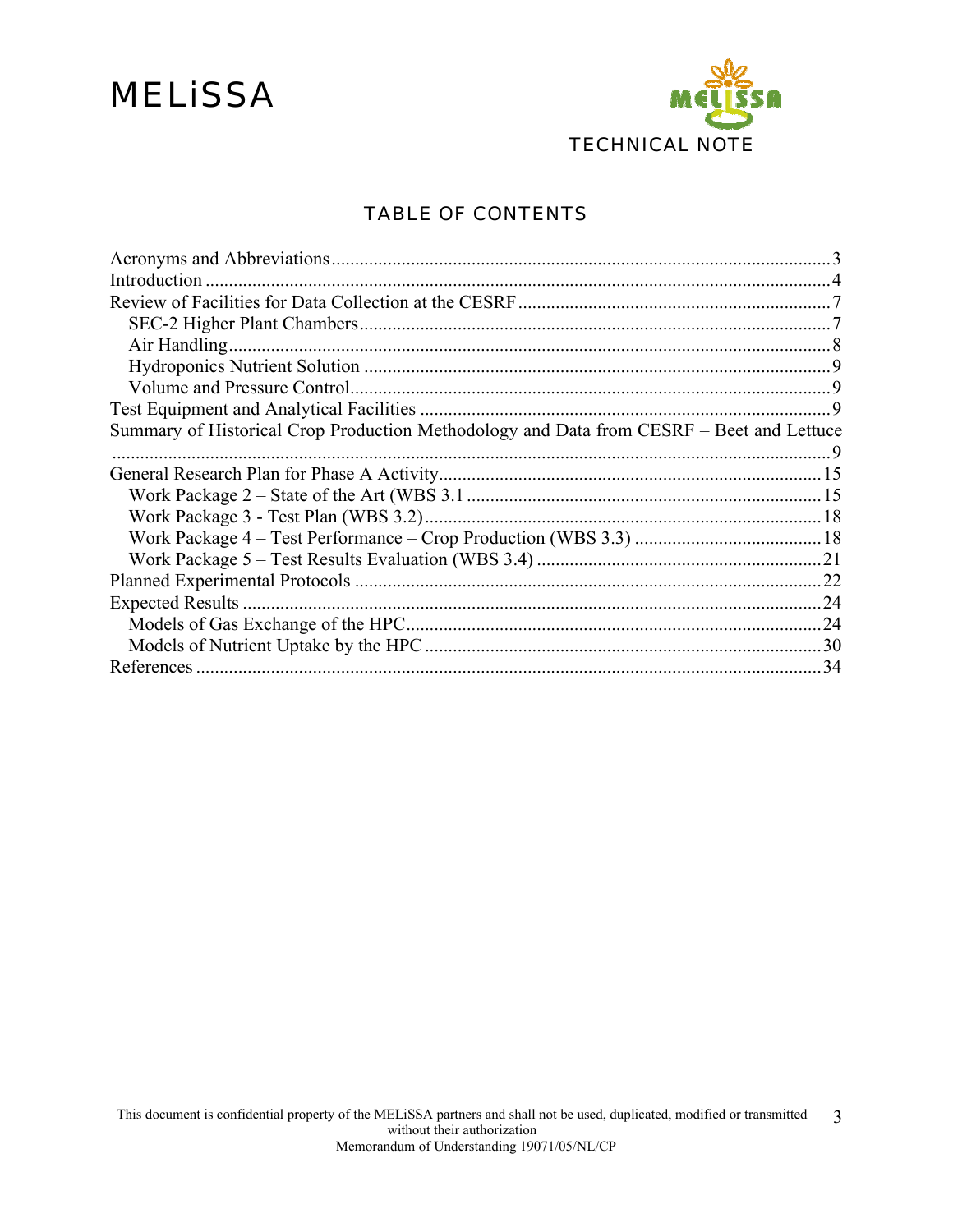<span id="page-4-0"></span>



Acronyms and Abbreviations

**CSA**: Canadian Space Agency **CESRF:** Controlled Environment Systems Research Facility **ESA:** European Space Agency **GC:** Gas Chromatograph **HPC:** Higher Plants Chamber **HPLC**: High Pressure Liquid Chromatography **HPS:** High-Pressure Sodium (lamps) **IRGA:** Infra-Red Gas Analyzer **MELiSSA**: Micro-Ecological Life Support System Alternative **MH:** Metal-Halide (lamps) **MPP:** MELiSSA Pilot Plant **NCER:** Net Carbon Exchange Rate **PPF:** Photosynthetic Photon Flux **SEC-2:** Sealed Environment Chambers (x 2) **TN**: Technical Note **UAB:** University "Autonoma" of Barcelona **UBP**: University Blaise-Pascal **UoG:** University of Guelph **V-HID:** Variable-High-Intensity Discharge (lamps) **VPD:** Vapour Pressure Deficit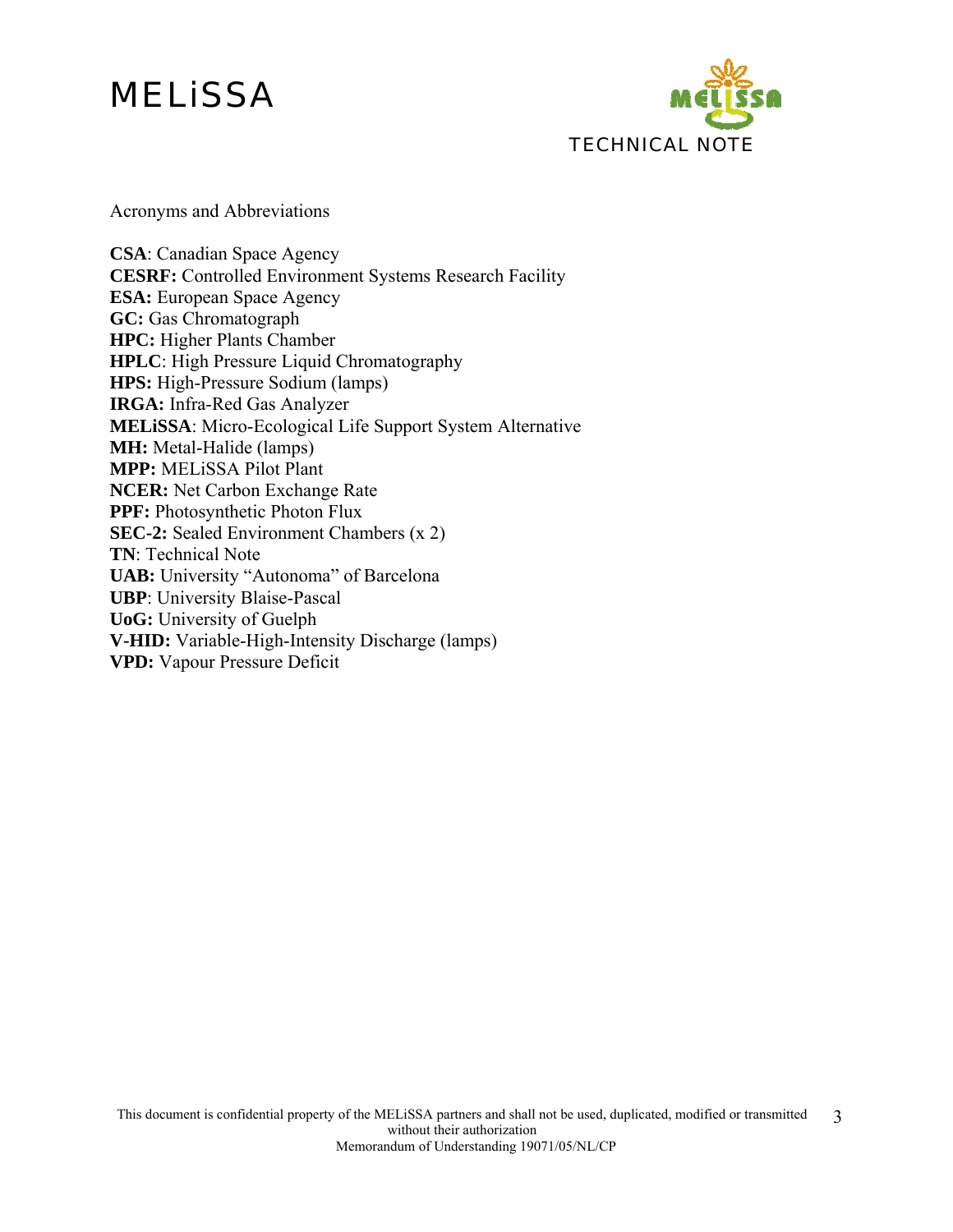

### <span id="page-5-0"></span>**1. Introduction**

Considerable advances have been made in the last few years at the CESRF in devising management strategies and control algorithms for crops grown in sealed environments. Specifically, the utility of Net Carbon Exchange Rate (NCER) analysis has been successfully demonstrated over the last few years as a means to accurately assess higher plant responses to a range of environment (control) variables at the full canopy scale. Particular emphasis has been placed on quantifying plant responses to atmospheric  $CO<sub>2</sub>$  concentration and light intensity, particularly with beet, lettuce and to a lesser extent kale and soybean. The NCER approach involves the determination of plant growth responses (biomass gain) through the direct measure of net sequestration of  $CO<sub>2</sub>$  in a hermetically sealed plant growth chamber. This is done by integrating metered compensatory injections of bottled  $CO<sub>2</sub>$  into the chamber in order to replace that taken up by the canopy through net photosynthesis. The CESRF has two chambers dedicated to simultaneous NCER analysis and crop production at the full canopy scale. These chambers are designated as the SEC-2 chambers (Sealed Environment Chambers –  $x$  2).

The NCER approach has been used to validate a canopy photosynthesis model outlined by Thornley. The model is based on incremental biomass partitioning to leaves, an increase in leaf area and, hence, effective photosynthetic area. Provision is made in the model for light attenuation within the dense canopy as Leaf Area Index (LAI) develops. The Thornley model has been validated using data collected from the SEC-2 chambers for beet and lettuce. The model has performed well, but calibration of the model tuned for staged (multiple age classes) culture is still required.

The principle of model development for the HPC is similar to other MELiSSA compartments although attention must also be duly paid to factors affecting partition of the plant biomass into edible and inedible fractions, nutrient uptake and evapo-transpiration. As part of our historical empirical production trials, including NCER analysis, we have collected a considerable amount of baseline data relating to biomass partitioning, mineral composition, proximate (carbohydrate, protein, fat, ash) composition and nutrient uptake / depletion profiles from a hydroponics reservoir (using off line HPLC) for beet and lettuce. These data have been provided to MELiSSA partners (eg. UBP) for use in global simulation and stoichiometric modelling of the HPC.

Our team has also been involved in the calibration of a steady state nutrition model which relates nutrient uptake (by individual ion) to the relative growth rate of the canopy estimated from nondestructive NCER determinations. Our early work on the steady state model proved promising but more data collected in the frame of Phase A will be required in order to fully assess this modelling approach's utility in the MPP.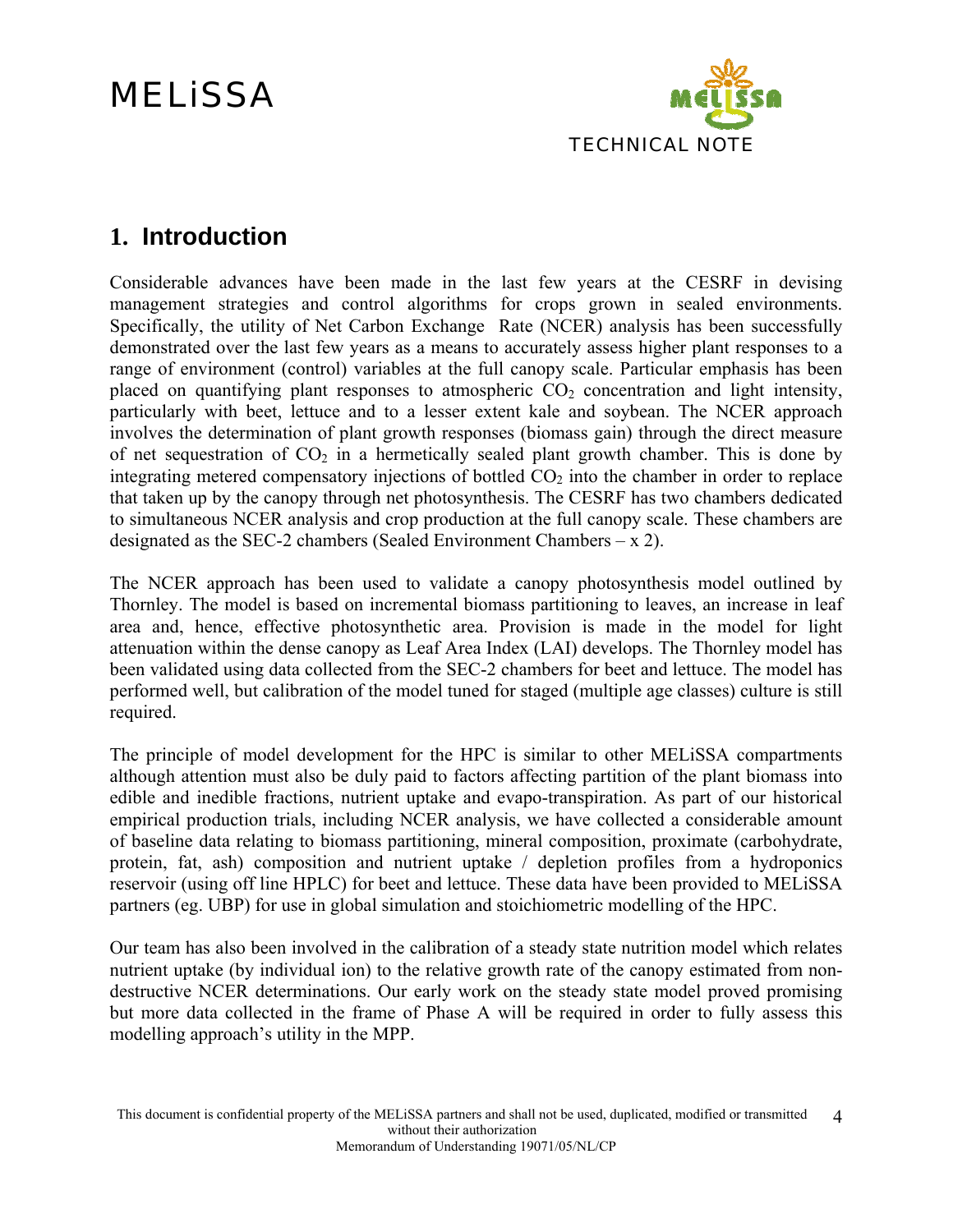

The research team at CESRF accepts the requirements for Phase A related work and understands that successful integration of a Higher Plant Chamber prototype in the MPP requires the development of algorithms for the lower-level control of the HPC based on mathematical models of gas exchange response to environment variables, such as light. This is consistent with the modelling approach used in the other MELiSSA compartments. While we have already conducted a number of baseline empirical studies with beet and lettuce, work remains on the characterization of other MEliSSA crops, including wheat, with respect to mineral and nutritional composition and gas exchange characteristics. Such data are essential for evaluating the nutritional quality of foodstuffs derived from crops grown in an HPC and for developing modeldriven control strategies for the HPC based on, for example, light intensity variation as a means to control photosynthetic (gas exchange) rates. Data must therefore be collected and presented in a way that are useful to the MELiSSA team member(s) working on diet formulation and modelling (UBP).

The CESRF has, for a number of years, been involved in the collection of baseline data required for crop metabolic characterization. These include the computer logging of key environment variables  $(CO<sub>2</sub>$  concentration, Light Intensity, Temperature, VPD, Pressure) and the regular monitoring of nutrient uptake in hydroponics (using off-line HPLC), evapo-transpiration and logistical (labour/replacement part) requirements. All of our studies include, at crop harvest, analysis of biomass and partitioning, leaf area, proximate composition, fibre content and mineral composition. All of these tissue data, with the exception of fibre content determination, are collected at internal UoG laboratories. Fibre analysis is conducted by an external laboratory in the City of Guelph experienced in such analyses for the terrestrial agriculture community.

Collection of data for wheat, first involves the identification, proposal and selection of a cultivar suitable for inclusion in the MELiSSA MPP. The CESRF has already identified potential cultivars which are German in origin, and have been used successfully in other crop science laboratories at the University of Guelph. These cultivars, which include 'Sable' and '606' exhibit short stature, high photosynthetic potential, growth promotion through extended photoperiods and are among the leading cultivars used in terrestrial agriculture in Ontario, Canada. Some work will be required in adapting the NFT culture system used in the SEC-2 chambers to wheat culture given the possibility for increased planting density. This development/adaptation risk is expected to be minimal.

The Thornley canopy photosynthesis model has been successfully implemented in the EcoSim Pro software by ESA (RD5). The CESRF has retained a copy of this code for use in comparing existing and future data collected in support of Phase A activity. Validation of the model using empirical data collected at CESRF is therefore readily possible given our experience with the ECOSim Pro modelling software, understanding of the modelling framework and ability to collect the required data in support of the modelling endeavour.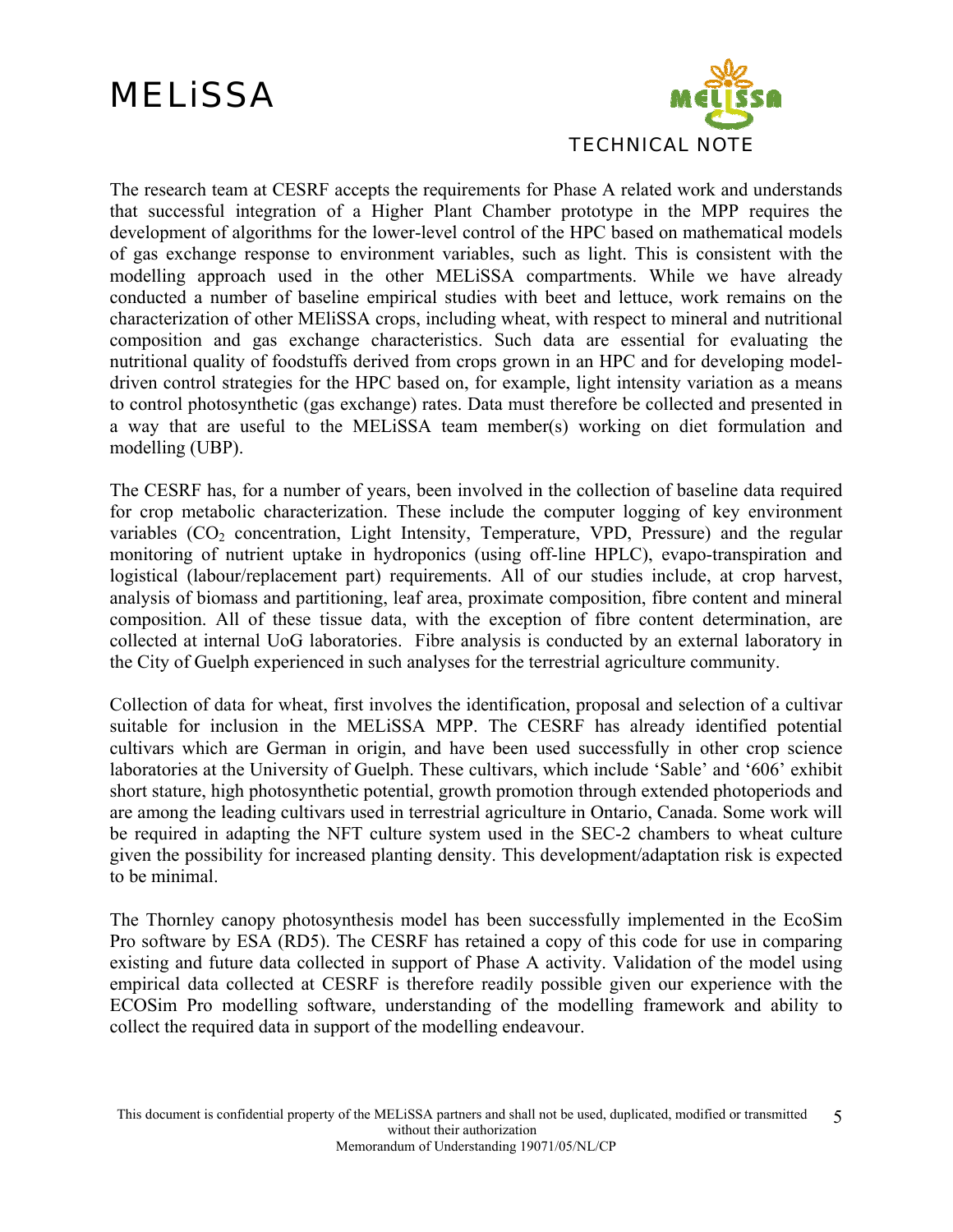

Given the CESRF's successful history in collecting baseline data for MELiSSA candidate crops, such as those required in Work Package A, and given the history of successful collaboration between the CESRF and other MELiSSA partners working on issues of HPC modelling, the general risk to deliverables under Phase A of the proposed research is negligible.

The purpose of this TN is to provide, in as much detail as possible, the planned experiment procedures for generating baseline data for wheat. It includes the procedures for selection of a suitable wheat cultivar and the methods for its production in batch and staged culture.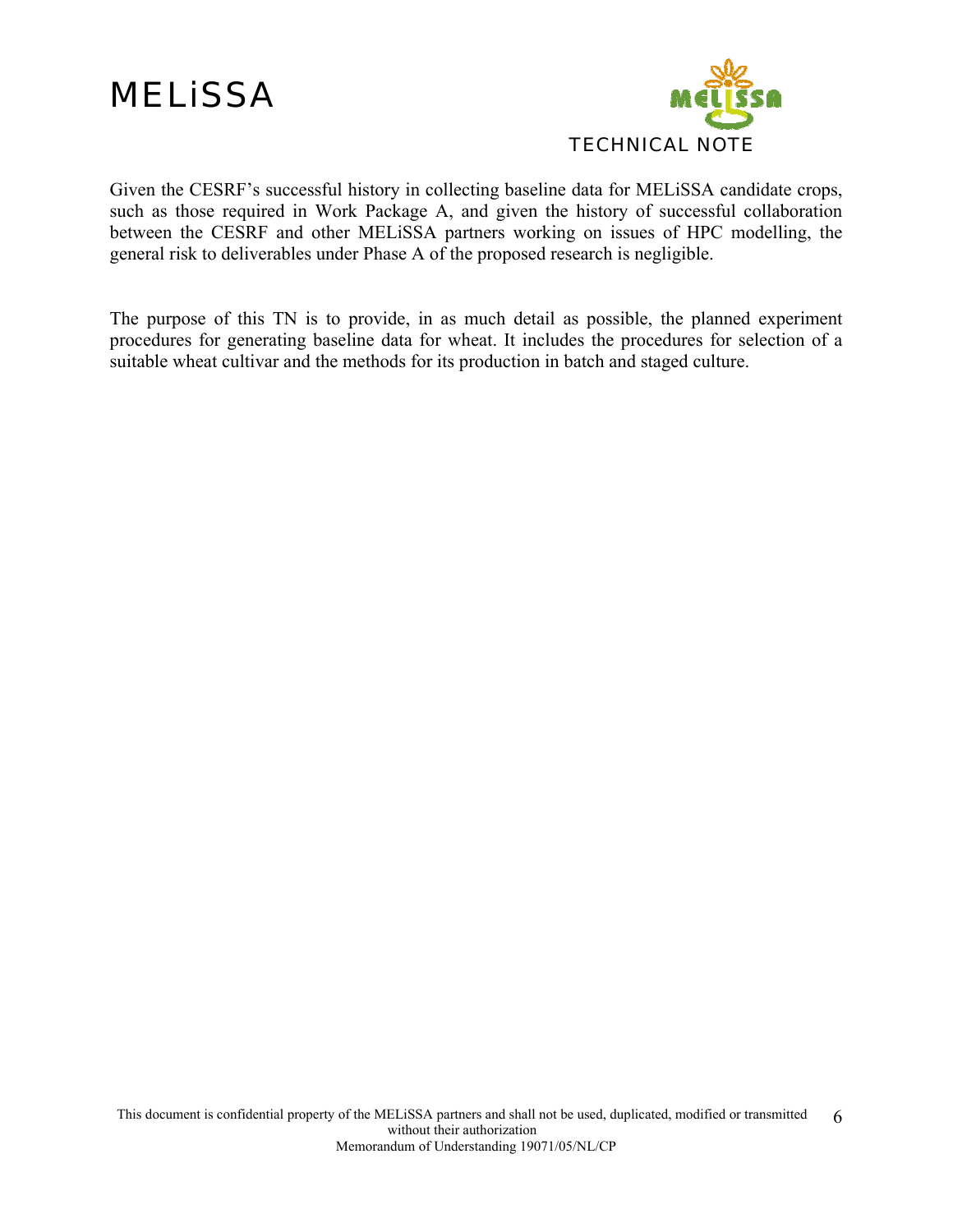

### <span id="page-8-0"></span>**2. Review of Facilities for Data Collection at the CESRF**

### **2.1. SEC-2 Higher Plant Chambers**

The sealed environment chambers at CESRF (SEC-2) are now used exclusively for the generation of baseline data for MELiSSA activity. These chambers will be used for Phase A activity as originally proposed.

The SEC-2 chambers are constructed primarily of relatively inert materials such as glass, Teflon<sup>®</sup> and stainless steel. This minimizes off-gassing into the sealed environment. Typically, leakage rates of the chambers ranges from  $4 - 7\%$  per day. Leakage rates are calculated from the depletion of  $CO<sub>2</sub>$  as a marker gas in an empty, sealed chamber, over time. The SEC specifications and capabilities are detailed in Table 4.1.1.1.

#### **Table 2.1-1 Sealed Environment Chambers Specifications and Capabilities**

1. Dimensions:

|  | a: Volume = $29 \text{ m}^3 (430 \text{ ft}^3) (4.5 \text{ m} \times 2.8 \text{ m} \times 2.3 \text{ m})$ per chamber |  |
|--|-----------------------------------------------------------------------------------------------------------------------|--|
|--|-----------------------------------------------------------------------------------------------------------------------|--|

- b: Plant Growing Area =  $5 \text{ m}^2 (54 \text{ ft}^2) (2 \text{ m} \times 2.5 \text{ m})$  per chamber
- 2. Materials used:

a: Stainless Steel 316 (walls, floor, valves, plumbing)

b: Tempered Glass (roof)

c: Teflon (tubing, gas expansion bladders)

- d: Polypropylene (tubing, valves)
- e: Heresite (oxidation barrier on fans, heat exchangers, motor parts)
- f: Viton (O-rings, solenoid seats)
- g: Silicone sealant (DOW-Corning RTV 732) and silicone grease
- h: PVC (This material is temporary and only used externally

3. Analyzers:

a: LiCor LI6262 Gas Analyzer for  $CO<sub>2</sub>/H<sub>2</sub>O$  vapour

- b: Instrumar Custom Gas Analyzer for  $CO<sub>2</sub>/O<sub>2</sub>$
- c: Gas Chromatograph/Mass Spectrometer (HP-5890/HP-5971)
- d: Dionex DX500 HPLC Ion Chromatograph (offline)
- 4. Lights:

a: The glass topped chambers have externally mounted lighting with 9 x 600 W High Pressure Sodium (HPS) and 6 x 400 W Metal Halide (MH) lamps to provide a light level between 400 and 450 µmoles  $m^2 s^{-1}$  PAR at stand height.

- 5. Sensors:
- a: Hydroponics system

1) Electrical Conductivity (one per chamber)

2) pH metres ( two per chamber )

This document is confidential property of the MELiSSA partners and shall not be used, duplicated, modified or transmitted without their authorization 7

Memorandum of Understanding 19071/05/NL/CP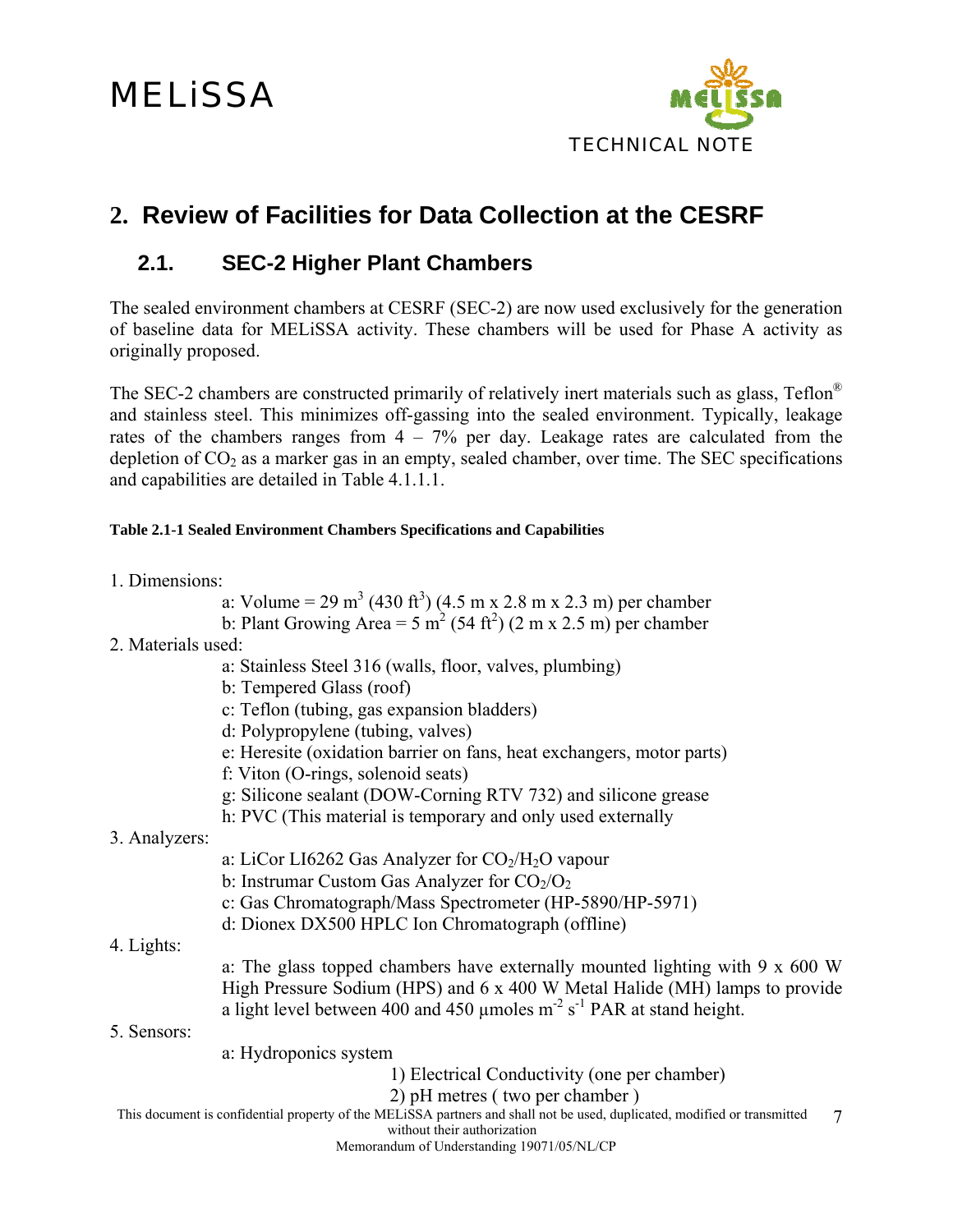<span id="page-9-0"></span>



3) Flow switch ( one per chamber )

b: Chamber

1) Aspirated Air Humidity sensors (2/chamber)

2) Aspirated Air Temp. sensors (2/chamber)

3) Root Zone Temp. sensors ( 4/chamber )

4) LiCor Quantum Sensor (one per chamber)

6. Environment Control:

- a: Temperature ( $10$  to  $40^{\circ}$ C) +  $0.2^{\circ}$ C
- b:  $CO<sub>2</sub>$  Concentration (10 to 5000 ppm) + 10 ppm
- c:  $O_2$  Concentration (18 to 25 % without special security equipment)
- d: Relative Humidity ( $50\%$  to  $95\%$ ) +  $5\%$

A photograph of the interior of one of the SEC-2 chambers to be used in Phase A studies follows.



**Figure 1 Photograph of one of the SEC-2 Chambers be Used in Phase A studies. The chamber production area**   $\overline{\mathbf{5}}$ **m**<sup>2</sup>.

#### **2.1.1. Air Handling**

In the SEC-2 chambers air is conditioned for temperature and humidity and is re-circulated inside the chambers. Externally supplied chilled water and steam are circulated through sealed and "heresite" coated (baked oxidation barrier) heat exchange coils mounted in an internal plenum at the rear of each chamber. Condensate from the chilled water coil is measured and collected in the hydroponics nutrient reservoir. Heresite coated fans and fan motors with silicone covered wiring are also mounted in the plenum and distribute the air through stainless steel ducts with baked enamel louvres. Modulated steam and chilled water valves effect temperature and dehumidification control of the aerial environment.

This document is confidential property of the MELiSSA partners and shall not be used, duplicated, modified or transmitted without their authorization Memorandum of Understanding 19071/05/NL/CP 8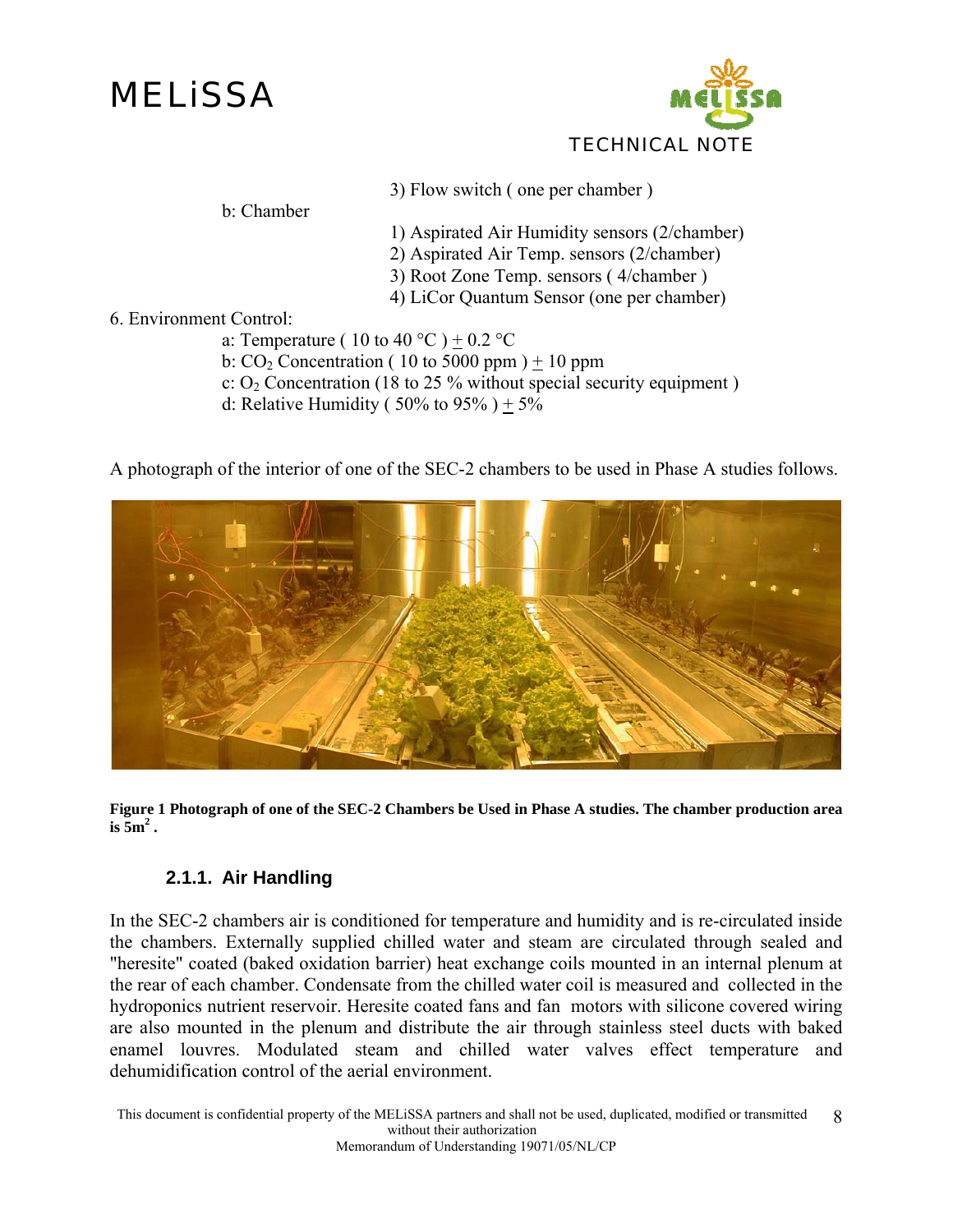

#### <span id="page-10-0"></span>**2.1.2. Hydroponics Nutrient Solution**

The nutrient requirements for the plants are supplied in a hydroponics medium stored in a 200 L Teflon® liner located inside the chamber or a 200 L steel reservoir. The solution is pumped into the chamber in polypropylene tubing to the head of a sloped stainless steel trough. The 2.5 metre long trough, of which there are usually ten in each chamber, is designed to accommodate a variety of root media as a substrate for the hydroponics solution. These include glass beads, rockwool, lecca (expanded clay particles), silica sand, etc. Gravity assists the return of the solution to the external reservoir. The condition of the solution with respect to pH and electrical conductivity is monitored and adjusted continuously through measured injections of acid, base and/or various nutrient mixes. Alternatively the spent solution is replaced with fresh solution at regular 5 day intervals (without breaking an atmospheric seal)

#### **2.1.3. Volume and Pressure Control**

Each SEC-2 chamber is fitted with ten 200 litre double sealed Teflon® liners (Now Technologies Inc., Minneapolis, MN) manifolded on a 50 mm diameter stainless steel tube which protrudes through the rear wall of the chamber. This provides a total expansion volume potential of 2.0  $m<sup>3</sup>$ or  $\pm 1.0$  m<sup>3</sup>. Given the 29 m<sup>3</sup> internal volume of the chamber, this represents about 7% or  $\pm 3.5$ % volume expansion/contraction in response to possible temperature fluctuations inside the chamber. The total temperature range influencing gas volume in the chamber represented by this capacity is about 20 Kelvin degrees (+10 degrees).

### **2.2. Test Equipment and Analytical Facilities**

The CESRF has an array of test equipment to support Phase A related research. They are summarized below. Computers for data acquisition and control are readily available.

The CESRF and University of Guelph has site/individual licences for various software to be used in model validation and statistical analyses, including ECOSim Pro, Matlab/Simulink and S-Plus. Staff have dedicated computers with standard word processing, presentation and spreadsheet software installed. The CESRF also has Microsoft Project Management software for maintaining records of project progress.

### **3. Summary of Historical Crop Production Methodology and Data from CESRF – Beet and Lettuce**

At the MELISSA general working meeting held 29/30 November 2001, it was decided, initially, that three crops be selected for production trials within the MELiSSA Pilot Plant. The selected species were wheat (*Triticum aestivum* L.), lettuce (*Lactuca sativa* L. cv. Grand Rapids) and beet

This document is confidential property of the MELiSSA partners and shall not be used, duplicated, modified or transmitted without their authorization  $\mathbf Q$ 

Memorandum of Understanding 19071/05/NL/CP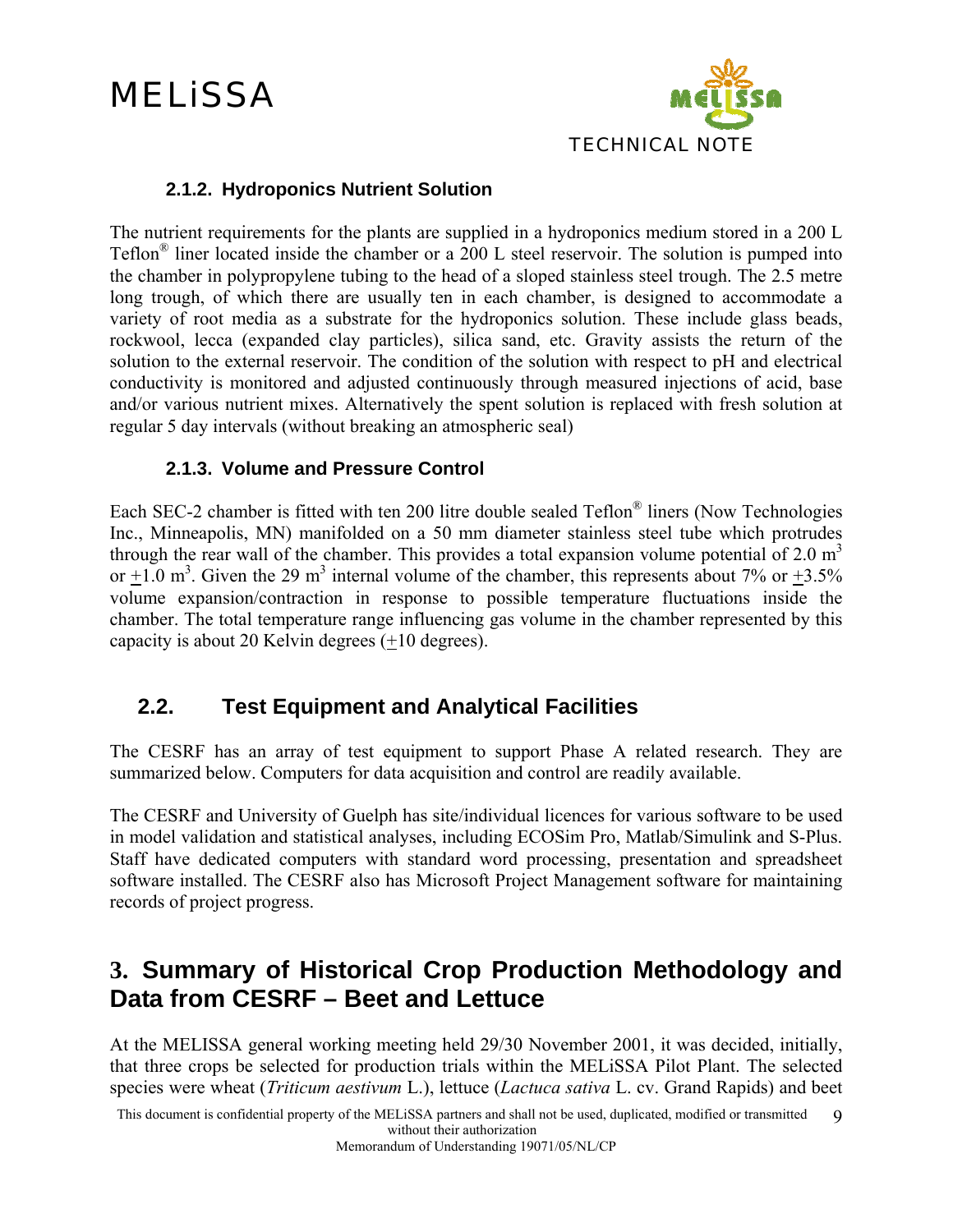

(*Beta vulgaris* cv*.* Detroit Medium Red). These crops are representatives of plants with varying harvest index (edible biomass/total biomass, dwb) and mineral composition. As such, they each provide a unique challenge to the first compartment.

Since the November 2001 MELiSSA meeting, the UoG has been involved in the collection of baseline data sets for two of the three candidate crops; beet (*Beta vulgaris* cv*.* Detroit Medium Red) and lettuce (*Lactuca sativa* L. cv. Grand Rapids). Empirical production trials have included replications in batch culture (single seeding date) using either a deep water or an NFT hydroponics system. The deep water culture trials were conducted in 2002 at a lower planting density than those reported for NFT (17.6 and 24 plants m<sup>-2</sup>, respectively). Since these NFT data, collected in 2004, are used to scale the HPC for the Pilot Plant a description of the methodology used to collect them is warranted.

The 2004 data set was collected from three production trials of each crop at the full canopy (120 plants per chamber) scale. Experiments were completed in August 2004. The data set includes Net Carbon Exchange Rate (NCER) and nutrient uptake for a developing canopy, stand level NCER as a function of both light intensity and crop age and photosynthetic responses to  $CO<sub>2</sub>$  and light intensity at the leaf scale. A summary of the available data sets and key variables collected to date may be found in the tables and figures below. All experiments were conducted in the SEC-2 chambers at the UoG CESRF (see Section 7.2)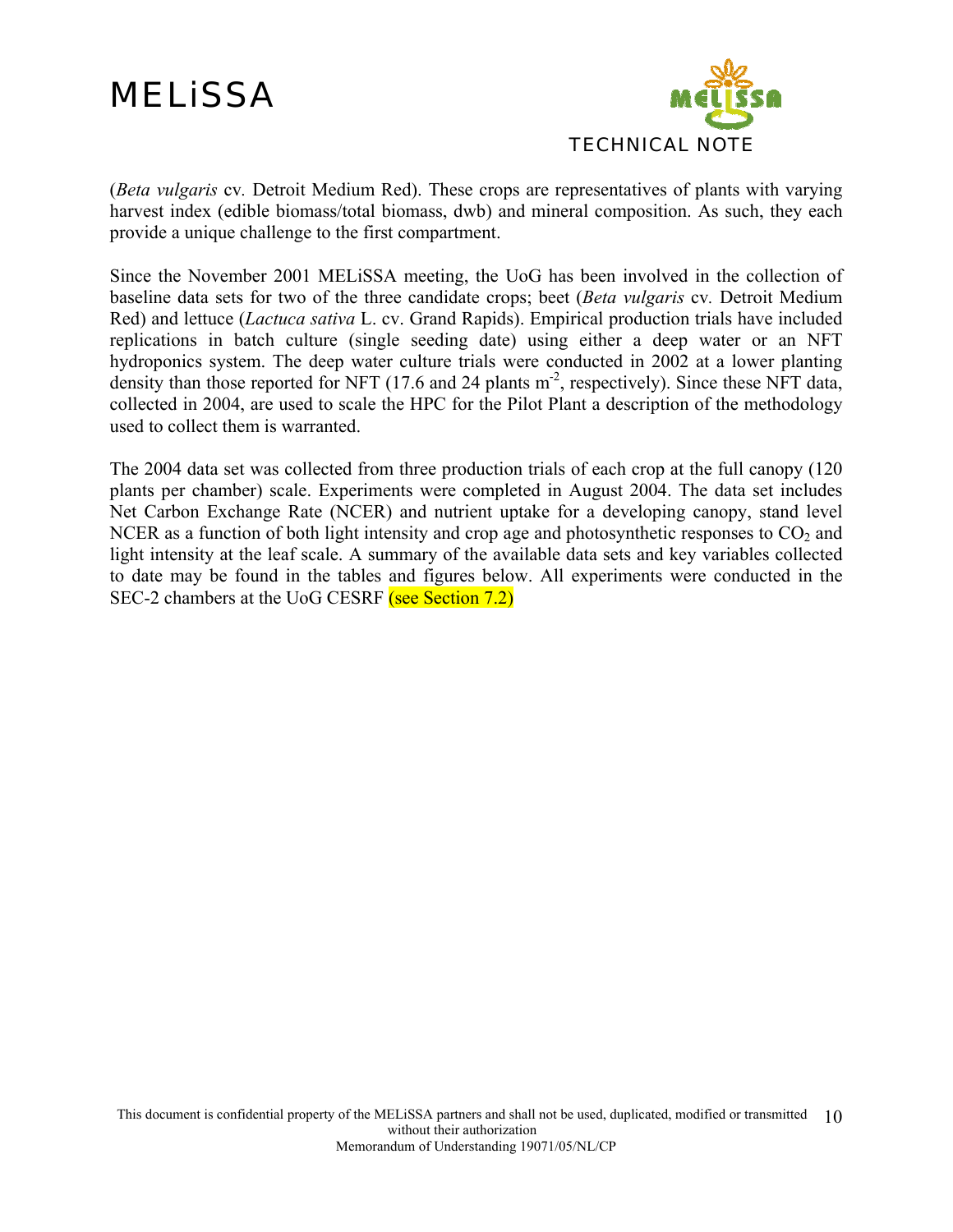

| Paramater                                     | <b>Batch Cultures</b>                   |                                         | <b>Staged Cultures</b>                                  |                                                         |                                       |
|-----------------------------------------------|-----------------------------------------|-----------------------------------------|---------------------------------------------------------|---------------------------------------------------------|---------------------------------------|
| Identification                                | Rep 1<br>GW0204 -<br>Lettuce-<br>Batch- | Rep 2<br>GW0604 -<br>Lettuce-<br>Batch- | Rep 3<br>GW0704<br>$\overline{a}$<br>Lettuce-<br>Batch- | Rep 1<br>GW0904<br>$\blacksquare$<br>Lettuce-<br>Staged | Rep 2<br>GW1005<br>Lettuce-<br>Staged |
| Chamber used                                  | SEC-2                                   | SEC-2                                   | SEC-1                                                   | SEC-1                                                   | SEC-1                                 |
| Date of seeding                               | 06/02/04                                | 25/05/04                                | 09/04/04                                                | 07/09/04                                                | 19/9/05                               |
| Experiment start in chamber                   | 25/02/04                                | 14/06/04                                | 08/07/04                                                | 27/09/04                                                | 11/10/05                              |
| Experiment end date                           | 29/03/04                                | 21/07/04                                | 12/08/04                                                | 16/12/04                                                | 20/12/05                              |
| Photoperiod (day-hours)                       | 14                                      | 14                                      | 14                                                      | 14                                                      | 14                                    |
| Demand temperature<br>$(^{\circ}C$ day/night) | 25/20                                   | 25/20                                   | 25/20                                                   | 25/20                                                   | 25/20                                 |
| Demand $CO2$ (ppm)                            | 1000                                    | 1000                                    | 1000                                                    | 1000                                                    | 1000                                  |
| Hydroponics system                            | <b>NFT</b>                              | <b>NFT</b>                              | <b>NFT</b>                                              | <b>NFT</b>                                              | <b>NFT</b>                            |
| Number of plants in chamber                   | 120                                     | 120                                     | 120                                                     | 108                                                     | 108                                   |
| Production area $(m2)$                        | 5                                       | 5                                       | 5                                                       | 4,5                                                     | 4,5                                   |
| Planting density (plants $m-2$ )              | 24                                      | 24                                      | 24                                                      | 24                                                      | 24                                    |

**Table 3-1**. **Experiment summary sheet for lettuce batch and staged cultures conducted in 2004 and 2005.**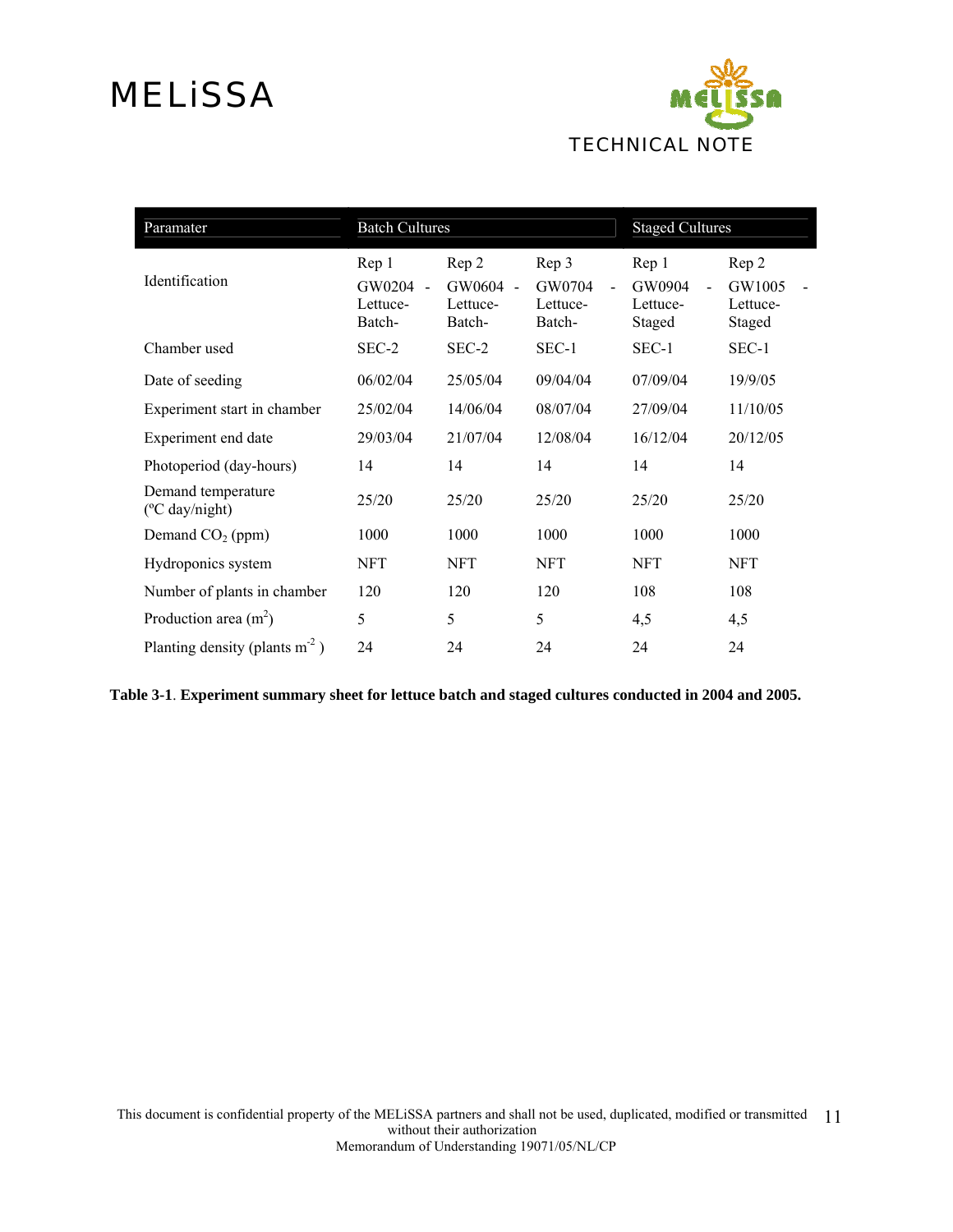

| Paramater                                            | <b>Batch Cultures</b>  |                        |                           | <b>Staged Cultures</b>     |                            |
|------------------------------------------------------|------------------------|------------------------|---------------------------|----------------------------|----------------------------|
|                                                      | Rep 1                  | Rep 2                  | Rep 3                     | Rep 1                      | Rep 2                      |
| Identification                                       | GW0204 -<br>Beet-Batch | GW0404 -<br>Beet-Batch | GW0504<br>-Beet-<br>Batch | GW1204-<br>Beet-<br>Staged | GW0106-<br>Beet-<br>Staged |
| Chamber used                                         | SEC-1                  | SEC-1                  | SEC-1                     | $SEC-1$                    | $SEC-1$                    |
| Date of seeding                                      | 05/01/04               | 10/03/04               | 19/04/04                  | 16/12/04                   | 28/12/05                   |
| Experiment start in chamber                          | 04/02/04               | 2/04/04                | 19/05/04                  | 15/01/05                   | 27/01/06                   |
| Experiment end date                                  | 17/03/04               | 07/05/04               | 24/06/04                  | 24/06/05                   | 19/04/06                   |
| Photoperiod (day-hours)                              | 14                     | 14                     | 14                        | 14                         | 14                         |
| $(^{\circ}C)$<br>Demand<br>temperature<br>day/night) | 25/20                  | 25/20                  | 25/20                     | 25/20                      | 25/20                      |
| Demand $CO2$ (ppm)                                   | 1000                   | 1000                   | 1000                      | 1000                       | 1000                       |
| Hydroponics system                                   | <b>NFT</b>             | <b>NFT</b>             | <b>NFT</b>                | <b>NFT</b>                 | <b>NFT</b>                 |
| Number of plants in chamber                          | 120                    | 120                    | 120                       | 96                         | 96                         |
| Production area $(m2)$                               | 5                      | 5                      | 5                         | $\overline{4}$             | $\overline{4}$             |
| Planting density (plants $m-2$ )                     | 24                     | 24                     | 24                        | 24                         | 24                         |

**Table 3-2.** .**Experiment summary sheet for beet batch and staged cultures conducted between 2004-2006.**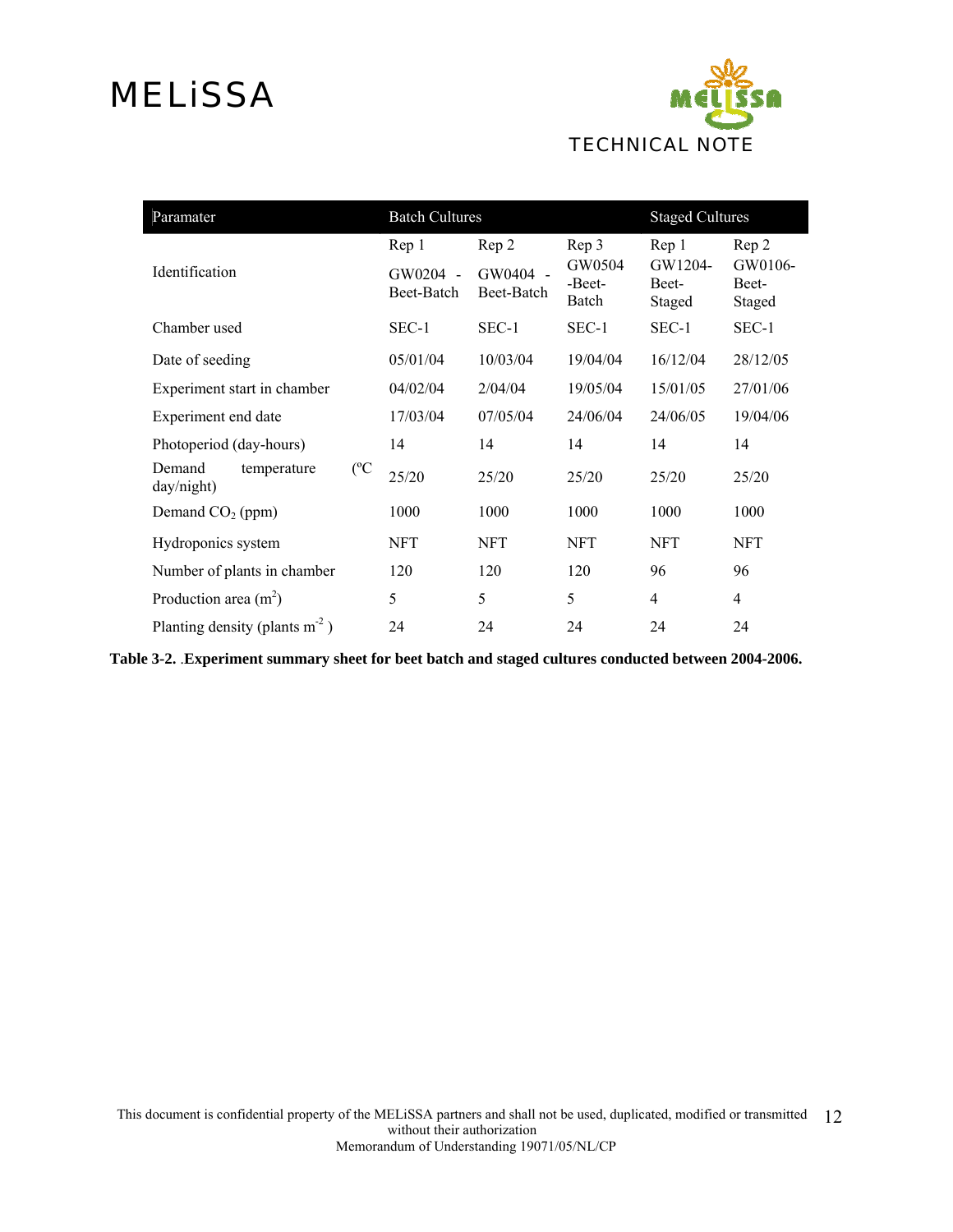

For each of the 2004 studies conducted using NFT, beet or lettuce were germinated in a research greenhouse at the UoG, using Rockwool<sup> $\degree$ </sup> (1.5  $\degree$  sq, 9.4 cm<sup>2</sup>) cubes. The plants remained in the greenhouse until there was sufficient root exposure to facilitate planting into an NFT hydroponics system (approximately 20 days after seeding) and the SEC-2 chambers. During the germination period, seedlings were watered regularly with distilled water and once weekly with a fertilizer solution (20-8-20 N-P-K commercial mix having an  $EC = 2.5$  dS·m<sup>-1</sup>).

A total of 120 seedlings were transferred to each chamber (12 plants per stainless steel trough). The Rockwool<sup> $\degree$ </sup> cubes containing seedlings were positioned in larger cubes (4" x 4" x 2.5", 625 cm<sup>3</sup>) to improve water distribution in the hydroponics channels. Trays were covered once the blocks were in position so as to minimize the growth of algae on the surface of the Rockwool©. For most experiments, leaf area was destructively determined on the remaining (un-planted) seedlings using a Li-Cor 3100 Leaf Area Meter (Li-Cor, Lincoln, NE, USA). These initial leaf area estimates were used as input variables into the NCER models described in the sections below.

Plants were grown under conditions of between 400-450  $\mu$ mol m<sup>-2</sup> s<sup>-1</sup> PAR lighting at stand height as supplied by the High Pressure Sodium (HPS) and Metal Halide (MH) lamps mounted externally to the chambers. A 14/10 hr light/dark (06:00 - 20:00) photoperiod was used and coupled to a 26/20 °C day/night temperature. Atmospheric  $CO_2$  concentrations were fixed in these full canopy studies at 1000  $\mu$ L L<sup>-1</sup> CO<sub>2</sub> as supplied through an external tank and computer regulated compensatory system using bottled  $CO<sub>2</sub>$ . Average relative humidity in the chambers over all replications was  $73\% \pm 5\%$  with no active control.

The nutrient solution used in this study had the following composition: 1.5 mM  $PO<sub>4</sub><sup>3</sup>$ , 3.62 mM  $Ca^{2+}$ , 4 mM NH<sub>4</sub><sup>+</sup>-N, 11.75 mM NO<sub>3</sub>-N, 5 mM K<sup>+</sup>, 2 mM SO<sub>4</sub><sup>2-</sup>, 1 mM Mg<sup>2+</sup>, 0.005 mM Mn<sup>2+</sup>, 0.025 mM Fe<sup>3+</sup> as Fe-DTPA, 0.0035 mM  $\text{Zn}^{2+}$ , 0.02 mM  $\text{B}^{3+}$ , 0.008 mM  $\text{Na}^+$ , 0.0008 mM  $\text{Cu}^{2+}$ , 0.0005 mM  $Mo<sup>6+</sup>$ . This solution had an average EC of 1.9 dS·m<sup>-1</sup>. The pH of the solution was adjusted to approximately 5.5 with the addition of 1 M NaHCO<sub>3</sub> solution. At the initial transplant of the seedlings, 220 L of nutrient solution was added to the pool prior to the chamber doors being sealed. Every five days after, the solution was pumped out of the internal reservoir (without breaking the atmospheric seal) to replace it with a fresh 220 L volume having the same composition as noted above.

At the start of each solution changeover period, the total solution volume to be added was measured with a large graduated tank and three 25 mL samples were taken of the fresh solution for off-line HPLC analysis. The old solution was pumped out of the reservoir and its volume measured. Samples were also taken for HPLC analysis in triplicate. Solution volumes were measured at the start and end of the change-over periods to allow for the correction of elemental analysis results due to evapo-transpiration. During each period no amendments were made to the solution composition in any way. All solution samples were analyzed using the Dionex HPLC

This document is confidential property of the MELiSSA partners and shall not be used, duplicated, modified or transmitted 13 without their authorization Memorandum of Understanding 19071/05/NL/CP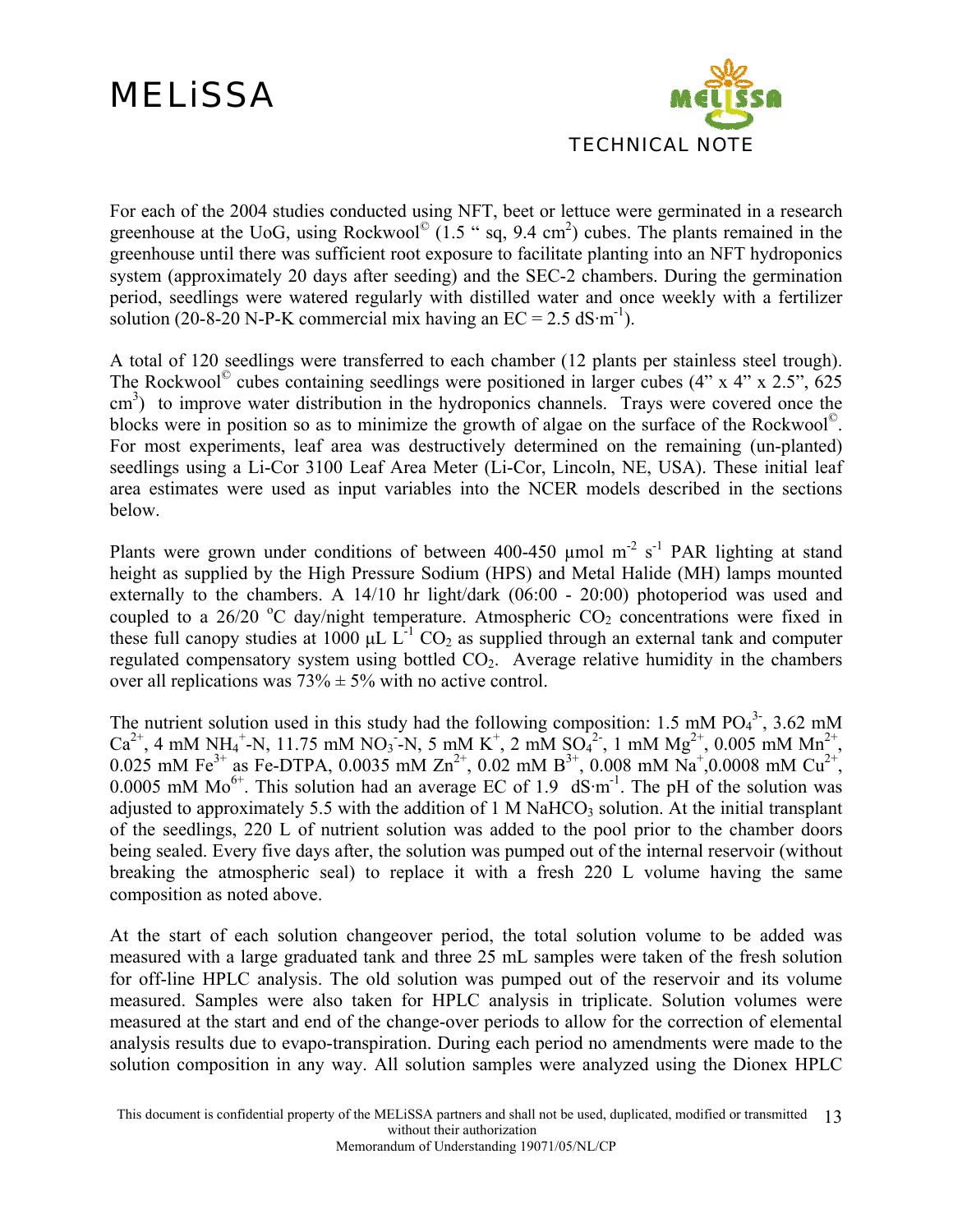

Model DX-120 (Sunnyvale, CA, USA) for the ions of interest which included Cl,  $PO_4^3$ ,  $Ca^{2+}$ ,  $NH_4^+$ -N, NO<sub>3</sub> -N, K<sup>+</sup>, SO<sub>4</sub><sup>2</sup><sup>-</sup>, Mg<sup>2+</sup>, and Na<sup>+</sup>.

All plant material was harvested at the end of the study. Plant parts, with the exception of roots, were sampled at the individual plant scale. Harvested root material was pooled by each trough in the chamber. Tissue water content was measured as the difference between fresh and dry weights, obtained after at least four days in a drying oven at 60 ºC. Chamber water balance was also determined from evapo-transpiration estimates and plant water content estimates derived from dry and fresh plant weights.

Harvested tissue was also pooled for mineral content analysis. Edible and inedible fractions of each crop were analyzed using UoG Laboratory Services Protocol SNL-1020 and SNL-104.

Leaf area was measured on a sub-sample of the plants harvested using a Li-Cor 3100 Leaf Area Meter (Li-Cor, Lincoln, NE, USA).

The Net Carbon Exchange Rate (NCER) of the developing stands was determined nondestructively using a gas compensation technique. The computer controller maintained internal chamber  $CO<sub>2</sub>$  concentrations during the day-light hours so that any net carbon gain by the stand through photosynthetic activity was compensated for by injections into the chamber volume from an external tank. The metered flow of  $CO<sub>2</sub>$  injections was used to calculate day time carbon gain. During the dark period it was not possible to remove  $CO<sub>2</sub>$  from the chamber to achieve static conditions and as such the difference in observed  $CO<sub>2</sub>$  and demand was used to determine stand respiration rates (expressed as negative NCER). The sum of these signed NCER estimates over a 24 hour period (in moles C) yielded daily carbon gain (DCG).

All plant material was harvested at the end of each study. Plant parts, with the exception of roots, were sampled at the individual plant scale. Harvested root material was pooled by each trough in the chamber and sent for mineral, proximate and fiber analysis. The methods employed in tissue analyses (by an external laboratory) are outlined below.

- Proximate Analysis (Food Chemistry Laboratory UoG): Fat, Protein, Ash, Carbohydrates, Energy, Moisture, Methods: FC-PR-109; 211 FC-CT-302; 305;306;FC-LP-203
- Mineral Analysis (Soil and Nutrient Analysis Laboratory): Total C, Ca, K, N, P, Mg, Methods: SNL-005; SNL-1020

Fiber Analysis (Agri-Food Test Services, Guelph, Ontario) :Acid Detergent Fibre, Neutral Detergent Fibre, LigninThe following tables provide a summary of data collected on tissue mineral composition. As described in the baseline data collection methodologies above, at harvest, plants were separated by part (roots, hypocotyl-beet, leaves). Tissue was pooled across all growing trays in each experiment.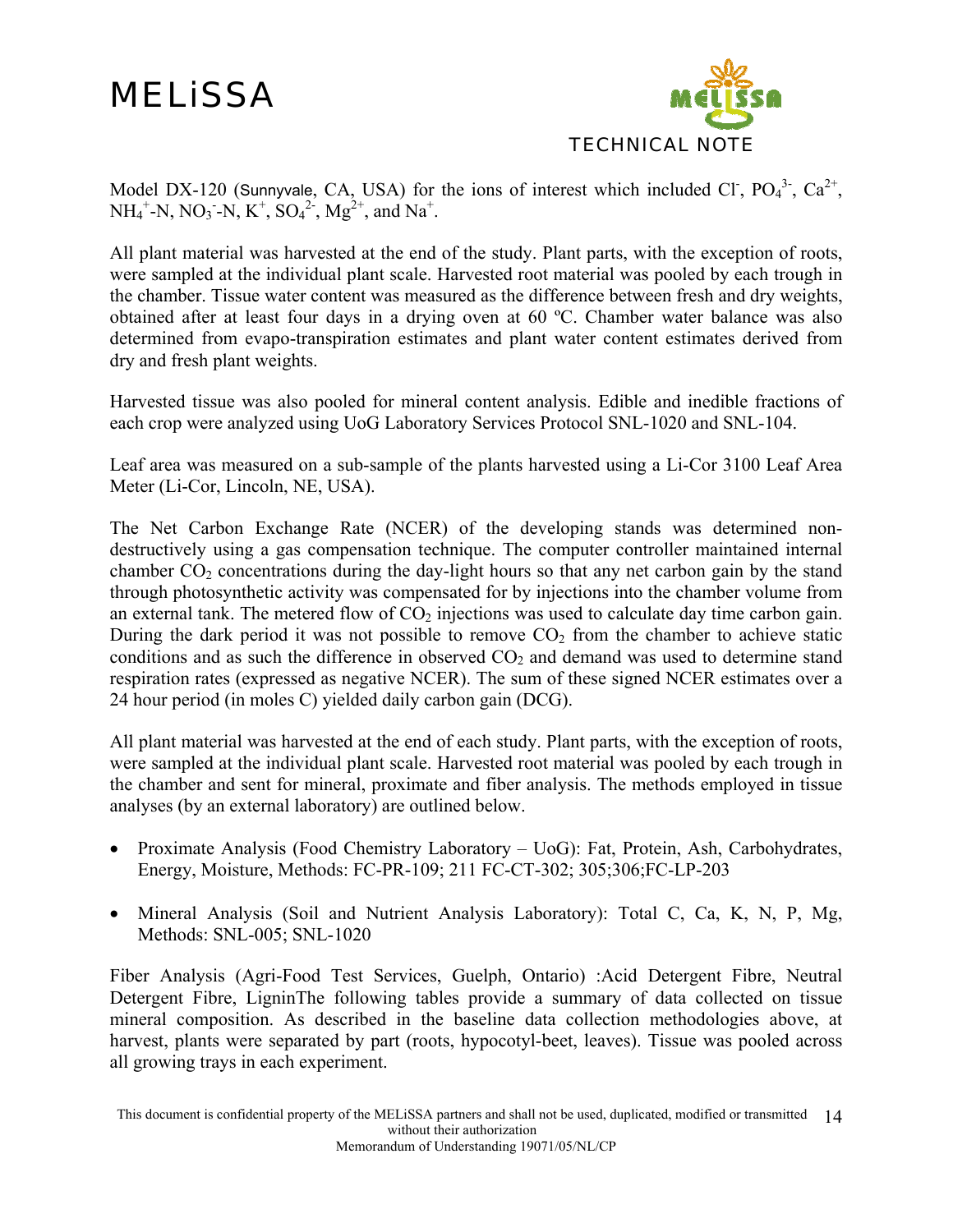<span id="page-16-0"></span>



Data presented in the above table sets were used to calculate nutrient and carbon dioxide uptake during the period in the chambers by multiplying the average daily plant part growth rate by the mineral content for the respective plant part. Calculation results were used in the steady state model assessment of gas and nitrogen balance described below.

### **4. General Research Plan for Phase A Activity**

Appended to this section is the proposed Study Plan and Logic chart for Phase A of the proposed Statement of Work.

The project Work Breakdown Structure (WBS) is provided in the Project Management section of this proposal. WBS references are cited in this research plan for clarity. The WBS should be consulted for complete task lists, predecessors and labour allocation.

Phase A is dedicated to the collection of baseline crop data for wheat, lettuce and beet with emphasis on wheat. The Phase begins at project kick-off with a concurrent literature review on the metabolic characteristics of the three aforementioned MELiSSA candidate crops. Particular attention will be devoted to wheat in the literature review. Following literature review, a wheat cultivar suitable for inclusion in the MPP will be proposed to ESA for selection. WP 4 will see production trials conducted with wheat preceded by the completion of our current replications with beet and lettuce, before the formal test plan is approved (WP 3). The final WP will see the report of results from these empirical studies including data on NCER, biomass mineral composition, proximate composition, fibre content, nutrient uptake, evapo-transpiration and biomass partitioning including leaf area.

#### **Work Package 2 – State of the Art (WBS 3.1)**

Allied Task in WP 1: WBS 2.4.1.1 – Preparation of Technical Note TN 1

#### *WBS 3.1.1 – Continue Current Lettuce/Beet Staged Cultures in SEC2-Chamber 1*

In order to promote the timely generation of baseline data and to finalize current replications of our staged culture trials with lettuce and beet, a task will be undertaken to continue collecting data in SEC-2 Chamber 1 while TN 1 – State of the Art is being prepared and approved. These experiments will continue until acceptance of the test plan for continuation of Phase A studies with wheat in the SEC-2 chamber (WBS 3.2.2). Depending on the time of project kick-off, it is anticipated that the one additional staged beet and one staged lettuce replicate, each, will be completed prior to our investigations with wheat in the SEC-2 chambers.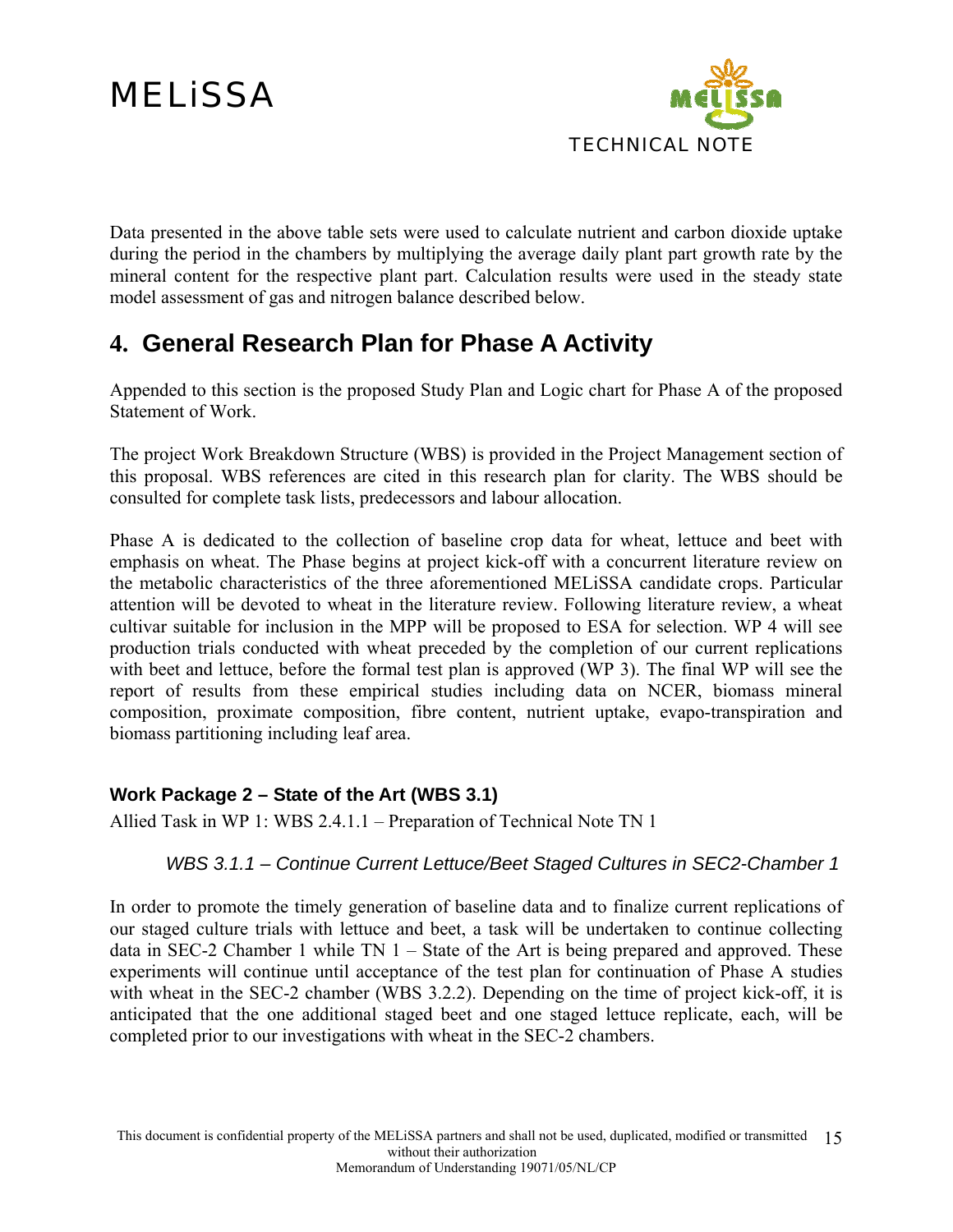

This task will be conducted under the current operating protocols and experimental plans outlined in our current Canadian Space Agency contract but any modifications made by ESA will be accepted before the start of our crop cultures. Data collected include:

- Standard seedling leaf area using a Li-COR 300C Leaf Area Meter collected on a sub-set of un-planted seedlings  $(15 – 20$  seedlings) sampled at start-up and planting of the crop in the SEC-2 chamber,
- Profiles of chamber atmospheric temperature, humidity (VPD), light intensity and solution temperature over the duration of the period of closure,
- Chamber ethylene concentrations measured at 5 day intervals using an off-line GC
- Gas-exchange  $(CO_2, O_2)$ , collected at three minute intervals by an Infrared-Gas Analyzer (IRGA) and Paramagnetic analyzer and logged by the HPC controller,
- Nutrient and Water Uptake  $(NH_4^+$ -N and  $NO_3^-$ -N,  $NO_2^-$ -N,  $PO_4^3$ -,  $SO_4^2$ -, Fl, Cl, Na<sup>+</sup>, K<sup>+</sup>,  $Ca^{2+}$ , Mg<sup>2+</sup> and water) as determined from sampling of the hydroponics solution over its period of closure and off-line HPLC analysis. Water uptake is determined from changes in solution volume  $(\pm 2 L)$  at the time of solution replacement (5 day intervals) and nutrient uptake is measured over the same interval by difference of start and end concentrations corrected for water uptake (in triplicate),
- Edible biomass, nutrient content (carbon, nitrogen, phosphorus, potassium, calcium and magnesium) and proximate composition including proteins, lipids and carbohydrates,
- Inedible biomass, nutrient content (carbon, nitrogen, phosphorus, potassium, calcium and magnesium), fibre (soluble and non-soluble), hemi-cellulose, cellulose and lignin.

Typically, the staged cultures of beet and lettuce last 60 and 90 days respectively although the timing and length of these particular production trials will be determined by the timing of the acceptance of the Phase A test plan for wheat studies in the SEC-2 chamber (WBS 3.2.2).

Throughout the duration of the staged culture, samples of the crop biomass will be taken at 10 day intervals and sent for analysis. Depending on the availability of harvested biomass, particularly in the youngest age classes, tissue is therefore sent for analysis representing range of stages in crop development, including those at maturity.

For each study, all experimental data will be compiled into an EXCEL spreadsheet, documented for clarity in data work-up and analysis and archived for availability to MELiSSA partners.

#### *WBS 3.1.2 - Literature Review of baseline Crop Data – Lettuce, Beet and Wheat*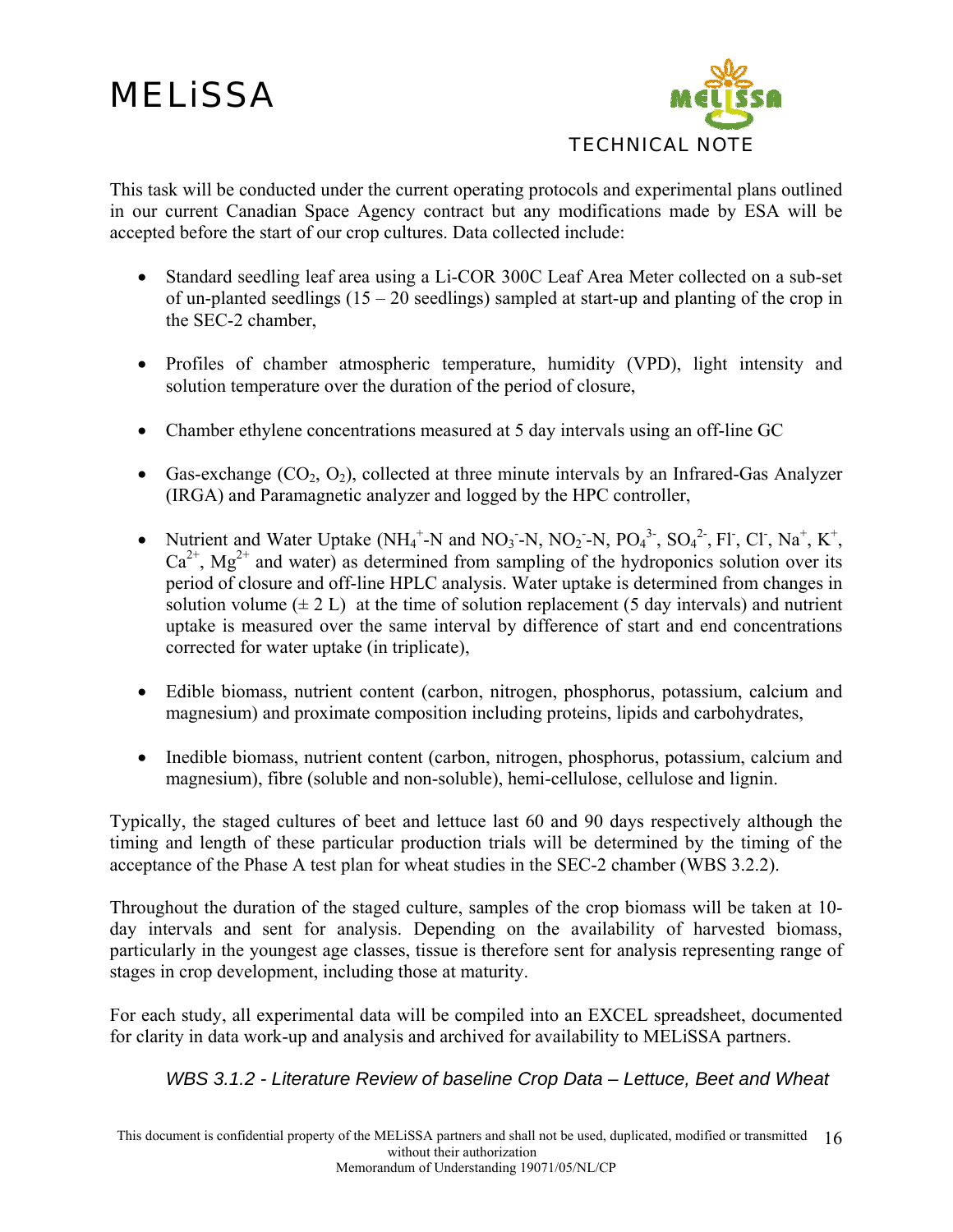

This task will begin at project kick-off and will see a comprehensive literature review for three MELiSSA candidate crops. The literature review will update the reviews already completed by CESRF in the frame of other contracts and in support of our current and on-going studies with beet and lettuce. Focus will therefore be paid on literature review for wheat. Data collected will include, whenever available;

- Standard seedling leaf,
- Gas-exchange  $(CO_2, O_2)$ , collected in controlled environments,
- Nutrient uptake from hydroponics or soil systems and tissue mineral content,
- Edible biomass proximate composition,
- Inedible biomass fibre (soluble and non-soluble) hemi-cellulose, cellulose and lignin contents

The literature review process will also be used to identify appropriate culture conditions for wheat grown in closed environments including hydroponics solution composition, culture system (NFT vs Deep Water Culture), germination requirements, temperature and humidity requirements,  $CO<sub>2</sub>$  enrichment tolerance and growth response, photoperiod sensitivity and the response to day length extension (i.e. 24 hrs light).

#### *WBS 3.1.3 – Identification of a Suitable Wheat Cultivar for Baseline Studies – Literature Review and Supplemental Report*

From the results of the literature review conducted above, a suitable wheat cultivar will be identified and proposed to ESA for final selection. Variables of interest in the selection of cultivars include;

- Harvest Index (edible: inedible biomass ratios)
- Gas-exchange/Air revitalization capacity
- Nutritional quality
- Small stature
- Cultivar availability and extent of use in controlled environments or terrestrial agriculture
- Non-GMO
- Disease tolerance and resistance

This document is confidential property of the MELiSSA partners and shall not be used, duplicated, modified or transmitted 17 without their authorization Memorandum of Understanding 19071/05/NL/CP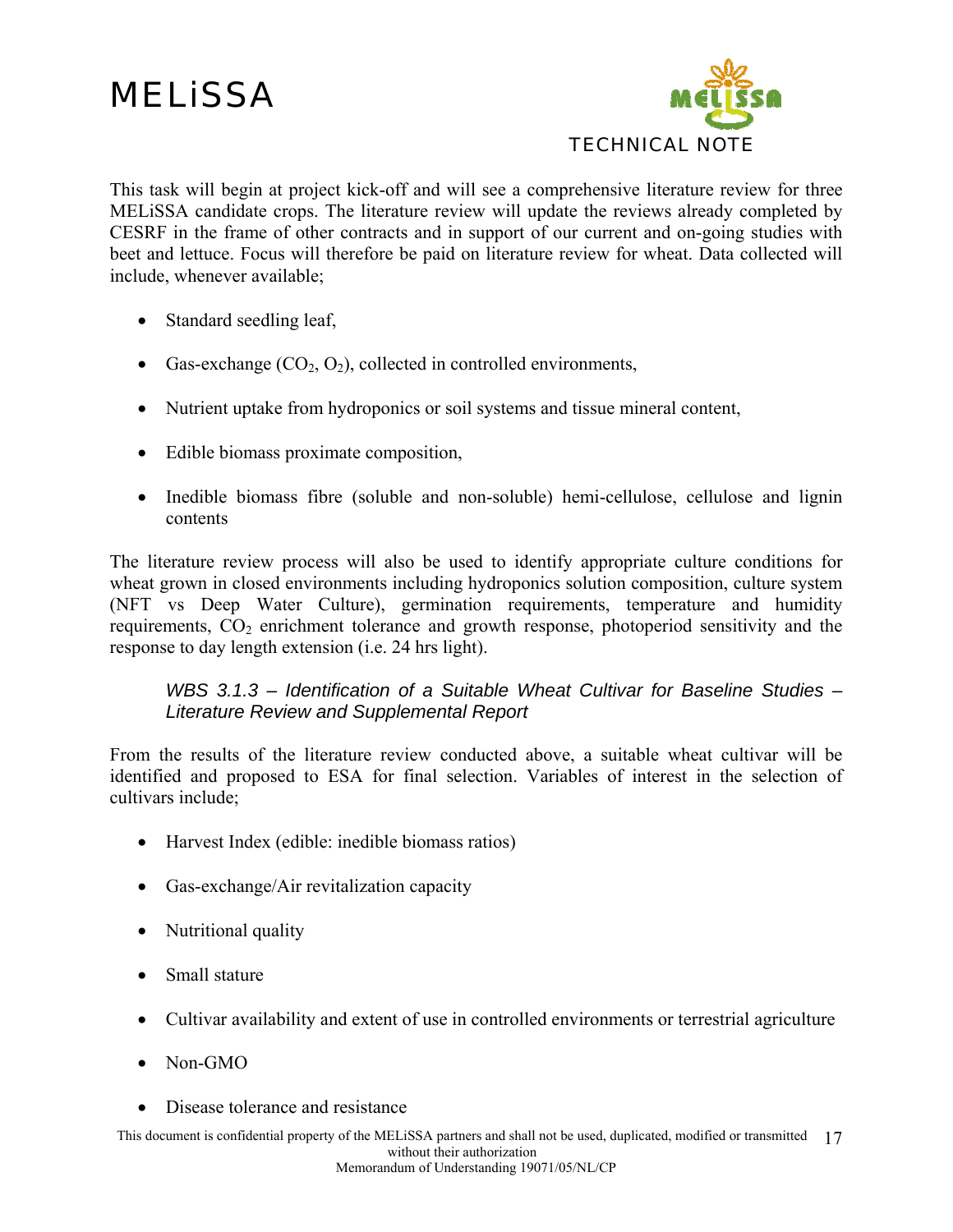

<span id="page-19-0"></span>• Lighting requirement (intensity, spectral requirement and photoperiod)

The CESRF has already identified some potential cultivars which will meet the needs of the MPP. These include the German cultivars '606' and 'Sable'. These cultivars will be investigated in terms of their germination rates, yield and nutrient use in a standard plant growth cabinet. Depending on availability, the CESRF hypobaric chambers may be used, operating under ambient pressure conditions, to collect comparative gas exchange rates for two or three of the identified cultivars using cultures of 3 – 4 plants at a time.

At the conclusion of wheat cultivar selection, the CESRF will prepare a short communication in order to identify its findings to ESA. Formal presentation of the cultivar selection process and recommendations will be made in TN 2 – Test Plan.

*WBS 3.1.4 – Compilation of Existing Empirical Data from Lettuce and Beet Production Trials at CESRF* 

All data collected from empirical trials conducted with beet and lettuce at the CESRF under the frame of a previous Canadian Space Agency contract will be compiled into an EXCEL spreadsheet. The sheet will be documented for clarity in data work-up and analysis and archived for availability to MELiSSA partners.

#### **Work Package 3 - Test Plan (WBS 3.2)**

Allied Tasks in WP 1: WBS 2.4.1.2 – Preparation and Submission of TN 2: Baseline Data – Research Test Plan, Prediction and Procedures

It is proposed that a set of test-predictions be made using the EcoSIM pro model based on the Thornley mathematical model, already developed by ESA (RD5, RD6 and RD7). The model will be modified to account for the fusiform orientation of a wheat leaf as per the procedures documented in the original textbook (RD7). Model output from EcoSim Pro will be used to predict gas exchange rates for both batch and staged culture of wheat at the selected planting density and area.

The CESRF will dedicate at least on SEC-2 chamber (Chamber 1) to Phase A activity. This means that the test plan developed under this task will be subject to the Standard Operating Procedures of that chamber.

#### **Work Package 4 – Test Performance – Crop Production (WBS 3.3)**

Allied Tasks in WP 1: WBS 2.4.1.3-5, Preparation and Submission of TN 3-Baseline Data Chamber Performance – Beet/Lettuce Staged (TN 3.1), Wheat Batch (TN 3.2), Wheat Staged (TN 3.3)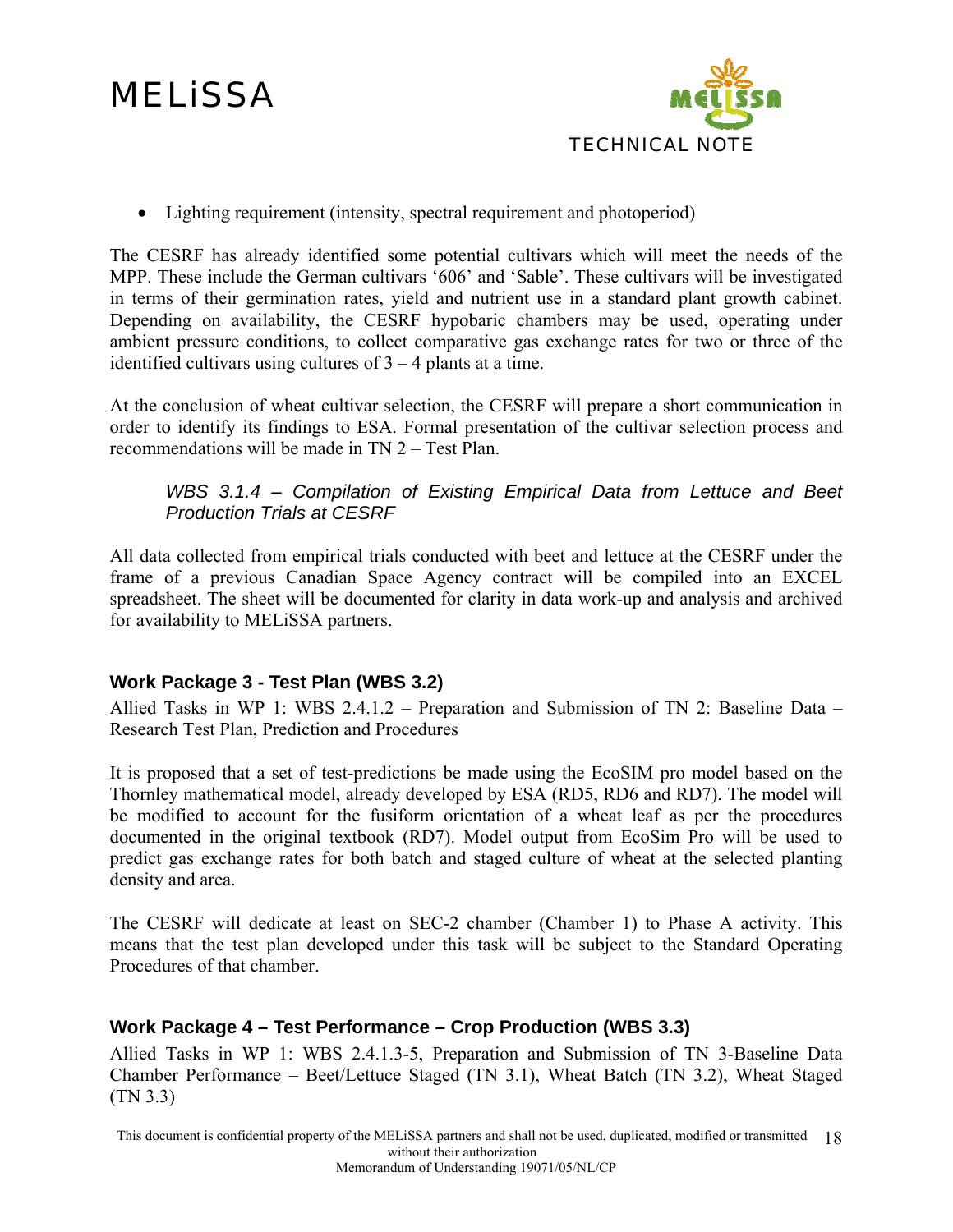

#### *WBS 3.3.1 – Lettuce/Beet Staged Trials*

Under this task set, chamber performance data collected using the beet and/or lettuce cultures of WP 2 are analyzed and reported upon in TN 3.1. The TN will include analyzed data on chamber leakage and environmental control quality and will contain as run procedure annotations. The TN will be submitted to ESA for comment and acceptance.

Under this task set tissue samples will be prepared and sent for analysis in accordance with the test plan. These data are reported upon in TN 4.1 – Baseline Data: Metabolic Results and Evaluation: Lettuce/Beet Staged Culture.

#### *WBS 3.3.2 – Wheat Batch Trials*

Under this task set, the SEC-2 chambers will be readied for a crop production trial using wheat in batch culture. The experiment will collect data in accordance with the test plan delivered in WP 3. The production trial is scheduled to run 110 days from seed to harvest. The data collected will include:

- Standard seedling leaf area using a Li-COR 300C Leaf Area Meter collected on a sub-set of un-planted seedlings  $(15 - 20$  seedlings) sampled at start-up and planting of the crop in the SEC-2 chamber,
- Profiles of chamber atmospheric temperature, humidity (VPD), light intensity and solution temperature over the duration of the period of closure,
- Chamber ethylene concentrations measured at 5 day intervals using an off-line GC
- Gas-exchange  $(CO_2, O_2)$ , collected at three minute intervals by an Infrared-Gas Analyzer (IRGA) and Paramagnetic analyzer and logged by the HPC controller,
- Nutrient and Water Uptake  $(NH_4^+$ -N and  $NO_3^-$ -N,  $NO_2^-$ -N,  $PO_4^3$ -,  $SO_4^2$ -, Fl, Cl, Na<sup>+</sup>, K<sup>+</sup>,  $Ca^{2+}$ , Mg<sup>2+</sup> and water) as determined from sampling of the hydroponics solution over its period of closure and off-line HPLC analysis. Water uptake is determined from changes in solution volume  $(\pm 2 L)$  at the time of solution replacement (5 day intervals) and nutrient uptake is measured over the same interval by difference of start and end concentrations corrected for water uptake (in triplicate),
- Edible biomass, nutrient content (carbon, nitrogen, phosphorus, potassium, calcium and magnesium) and proximate composition including proteins, lipids and carbohydrates,
- Inedible biomass, nutrient content (carbon, nitrogen, phosphorus, potassium, calcium and magnesium), fibre (soluble and non-soluble), hemi-cellulose, cellulose and lignin.

This document is confidential property of the MELiSSA partners and shall not be used, duplicated, modified or transmitted 19 without their authorization Memorandum of Understanding 19071/05/NL/CP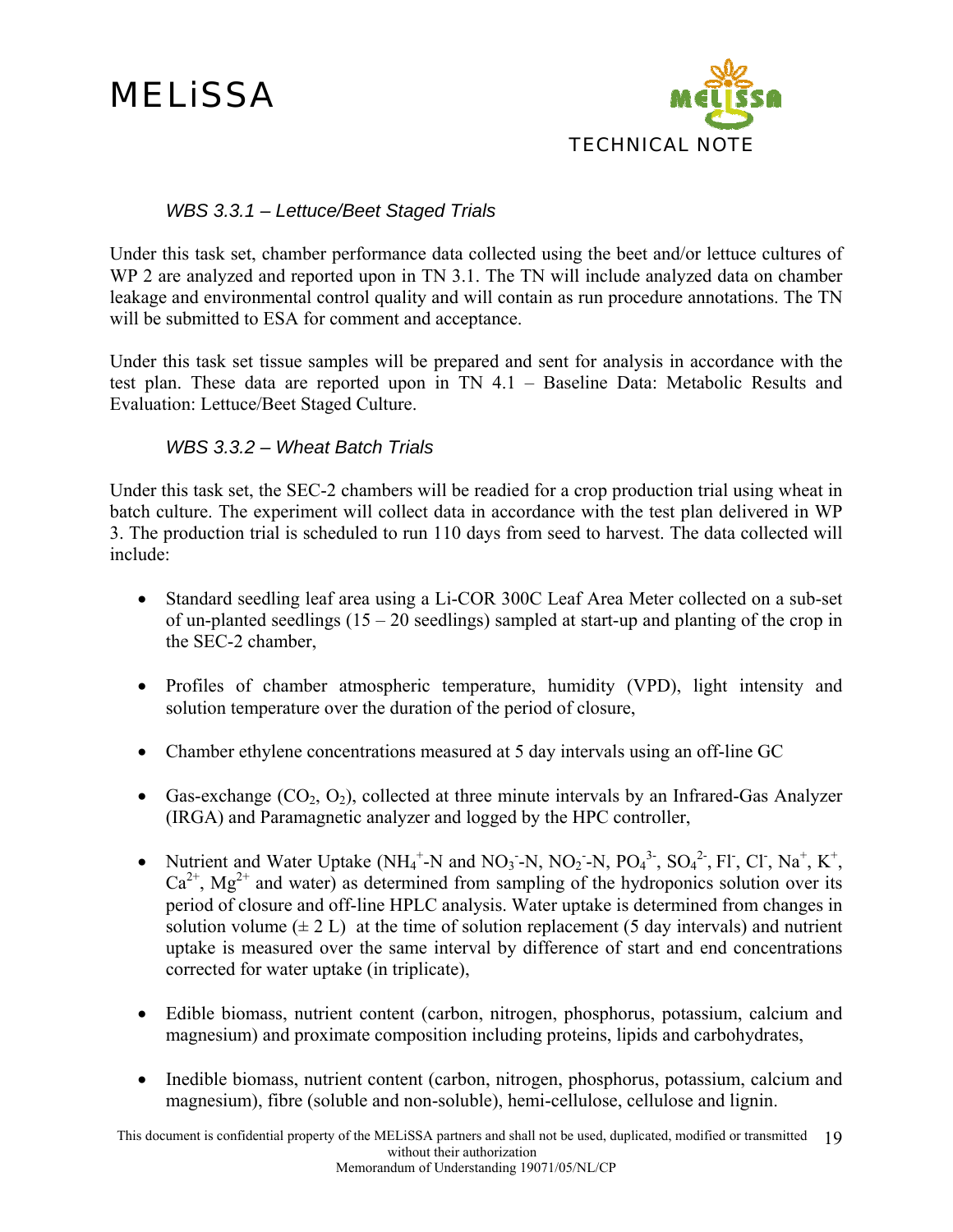



Chamber performance data collected during this production trial are analyzed and reported upon in TN 3.2. The TN will include analyzed data on chamber leakage and environmental control quality and will contain as run procedure annotations. The TN will be submitted to ESA for comment and acceptance.

Under this task set tissue samples will be prepared and sent for analysis in accordance with the test plan. These data are reported upon in  $TN$  4.2 – Baseline Data: Metabolic Results and Evaluation: Wheat Batch Culture.

*WBS 3.3.3 – Wheat Staged Trials* 

Under this task set, the SEC-2 chambers will be readied for a crop production trial using wheat under staged culture. The experiment will collect data in accordance with the Test Plan delivered in WP 3. The production trial is scheduled to run 190 days from seed to harvest. The data collected will include:

- Standard seedling leaf area using a Li-COR 300C Leaf Area Meter collected on a sub-set of un-planted seedlings  $(15 - 20$  seedlings) sampled at start-up and planting of the crop in the SEC-2 chamber,
- Profiles of chamber atmospheric temperature, humidity (VPD), light intensity and solution temperature over the duration of the period of closure,
- Chamber ethylene concentrations measured at 5 day intervals using an off-line GC
- Gas-exchange  $(CO_2, O_2)$ , collected at three minute intervals by an Infrared-Gas Analyzer (IRGA) and Paramagnetic analyzer and logged by the HPC controller,
- Nutrient and Water Uptake (NH<sub>4</sub><sup>+</sup>-N and NO<sub>3</sub><sup>-</sup>-N, NO<sub>2</sub><sup>-</sup>N, PO<sub>4</sub><sup>3-</sup>, SO<sub>4</sub><sup>2-</sup>, Fl<sup>-</sup>, Cl<sup>-</sup>, Na<sup>+</sup>, K<sup>+</sup>,  $Ca^{2+}$ , Mg<sup>2+</sup> and water) as determined from sampling of the hydroponics solution over its period of closure and off-line HPLC analysis. Water uptake is determined from changes in solution volume  $(\pm 2 L)$  at the time of solution replacement (5 day intervals) and nutrient uptake is measured over the same interval by difference of start and end concentrations corrected for water uptake (in triplicate),
- Edible biomass, nutrient content (carbon, nitrogen, phosphorus, potassium, calcium and magnesium) and proximate composition including proteins, lipids and carbohydrates,
- Inedible biomass, nutrient content (carbon, nitrogen, phosphorus, potassium, calcium and magnesium), fibre (soluble and non-soluble), hemi-cellulose, cellulose and lignin.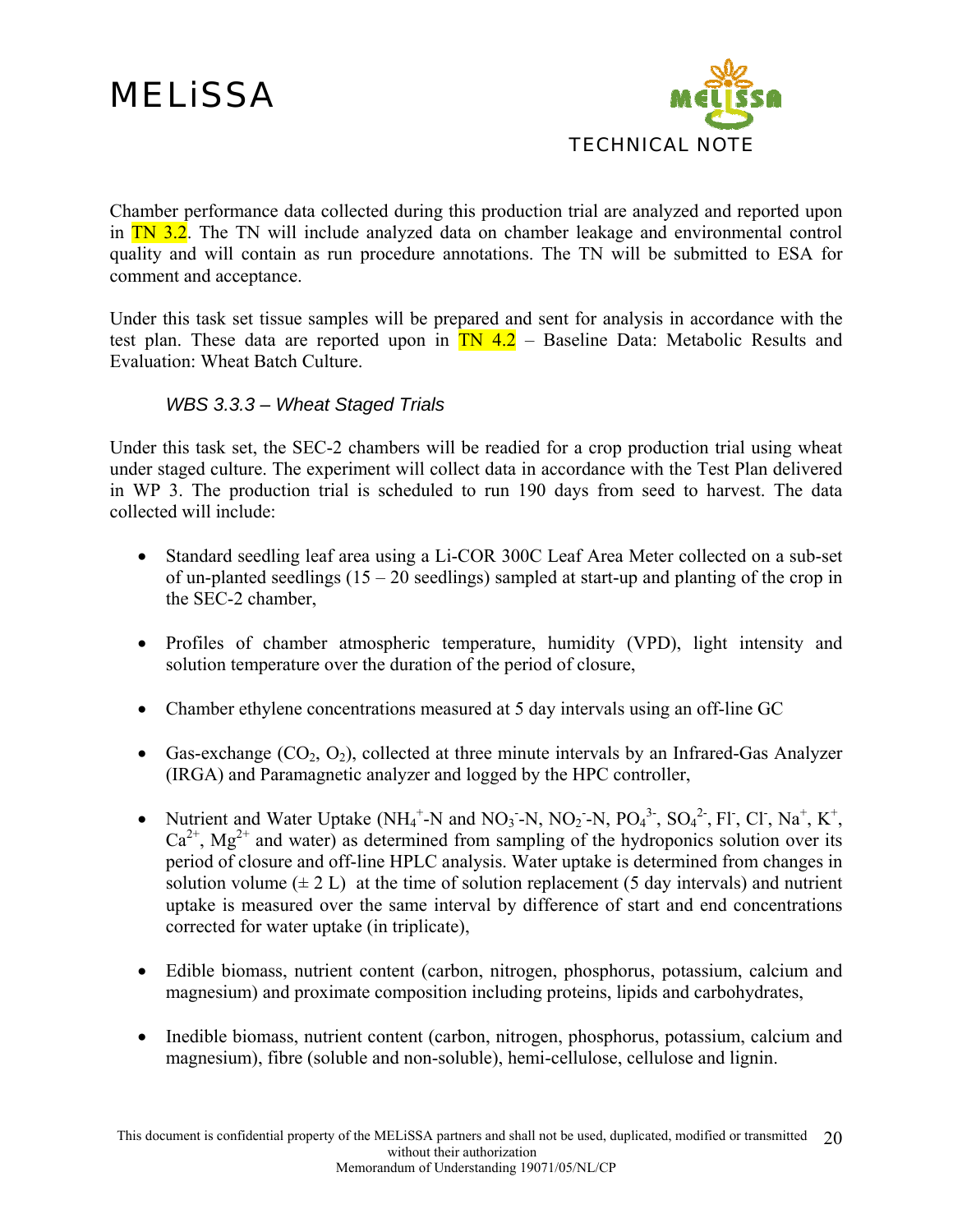<span id="page-22-0"></span>



Chamber performance data collected during this production trial will be analyzed and reported upon in TN 3.3. The TN will include analyzed data on chamber leakage and environmental control quality and will contain as run procedure annotations. The TN will be submitted to ESA for comment and acceptance.

Under this task set tissue samples will be prepared and sent for analysis in accordance with the test plan. These data are reported upon in TN 4.3 – Baseline Data: Metabolic Results and Evaluation: Wheat Staged Culture.

This task set will conclude with a compilation of TNs  $3.1 - 3.3$  into TN 3.

#### **Work Package 5 – Test Results Evaluation (WBS 3.4)**

Allied Tasks: WBS 2.4.1.6-8, Preparation and Submission of TN 4 - Baseline Data - Metabolic Results and Evaluation – Beet/Lettuce Staged (TN 4.1), Wheat Batch (TN 4.2), Wheat Staged (TN 4.3)

At the conclusion of each empirical crop production trial and after tissue content analyses have been completed and results returned, all metabolic, tissue composition, and solution uptake data will be analyzed in accordance with the Test Plan of WP 3. The data will be presented in  $\overline{INs 4.1}$ , 4.2 and 4.3 as soon after the experiment as possible and submitted to ESA for review and acceptance. At the conclusion of all experiments and acceptance, the TNs will be compiled into TN 4.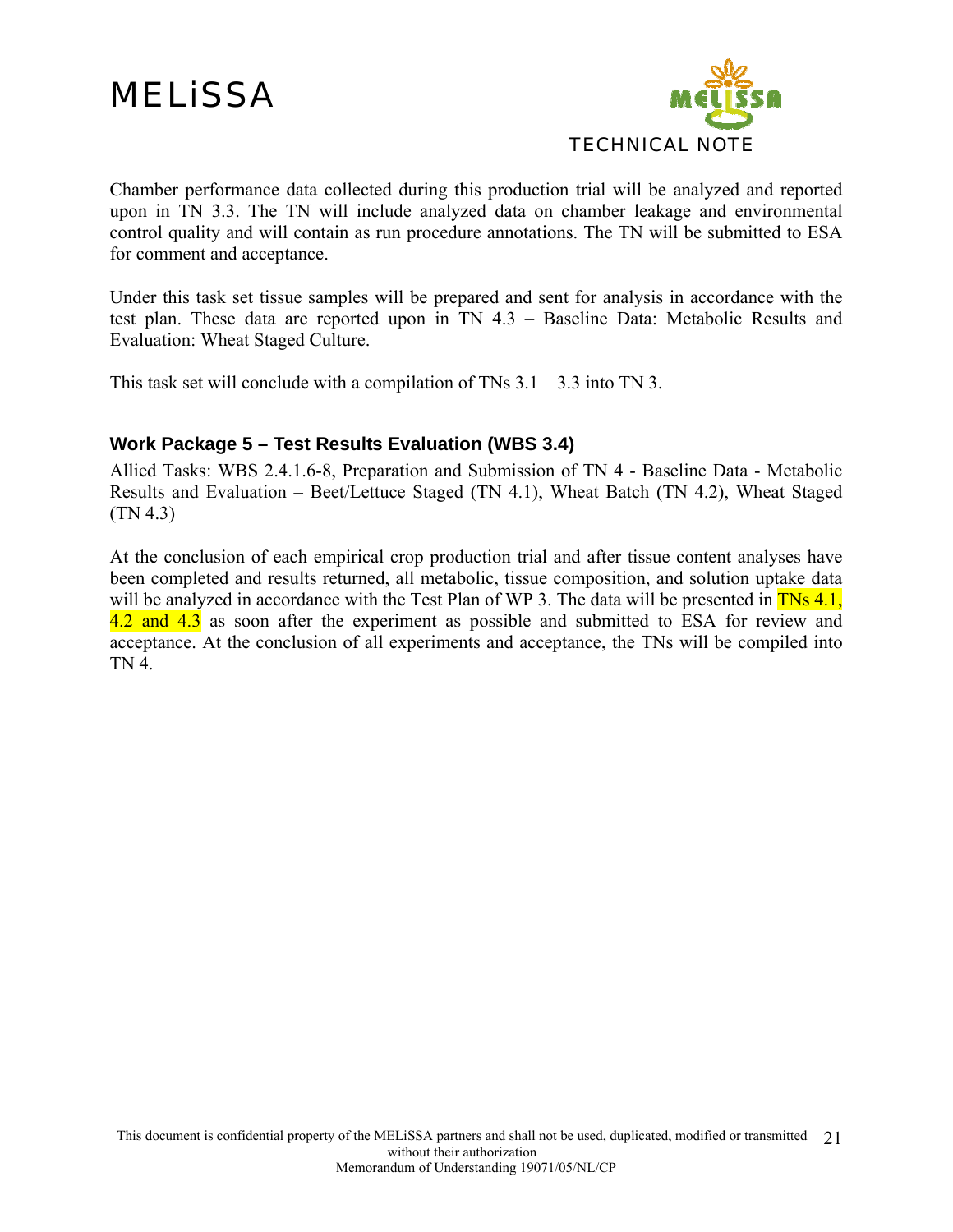

### <span id="page-23-0"></span>**5. Planned Experimental Protocols**

#### Blue Box n. sol. changeover.

.

1.Turn off pump distributing n. sol. to troughs.

2. Pump out end n. sol. ( $\sim$  40 min).

3.Prepare Start n. sol. with stock sol. A and B ( 1.3 l each ); Iron 3.5 g ; up to 160 l with d H2O ; adjust pH to  $\sim$  6.0 and take 3 samples.

4.After all End n. sol. is out record Volume(l); mix well and record ph, Ec, temp.and take 3 samples

5.Pump in Start n.sol.

6. Turn on pump distributing n. sol. to troughs.

7.Remember always to rinse pumps, houses and n. sol. containers with d. H2O after and calibrate pH and Ec meter every week.

#### Blue Box stock sol. preparation.

1.Stock sol. A , B and Iron is added fresh every time.

2.Stock A is only Ca(NO3)4H2O with up to 50 l dH2O

3.Stock Sol. B is rest macro : MgSO4 7H2O, KNO3, NH4H2PO4, (NH4)2SO4 and micro: H3BO3, MnSSO4 H2O, ZnSO4 7H2O, CuSO4 5H2O, H2MoO4(85%MoO3) with up to50 l dH2O.

4.Add all chemicals one by one and mix very well.

5.Container with stock sol. cover with black bags to protect from ligh.

Transferring seedlings to Blue Box.

1.Day before weight rockwool cubes : 24 cubes for beets ( 2 troughs and 4 age stages ) and 36 cubes for lettuce ( 3 troughs and 3 age stages) and wet them with d H2O.

2.Nex day place them in troughs and cover with black/ white plastic (beets) or steel cover (lettuce).

3.Plant seedlings started in small cubes in to larger one and wet with start n. sol.

#### Blue Box – Harvest

1.Prepare paper bags separately for leaves , bulbs, roots.

2.Harvest plants in order from 1-12.

3.Separate and weigh leaves, bulbs (cut in to small cubes) and roots (collect all possible roots ,squeeze rest) and place in bags.

4.Place all bags in dryer in 50-60 C temp.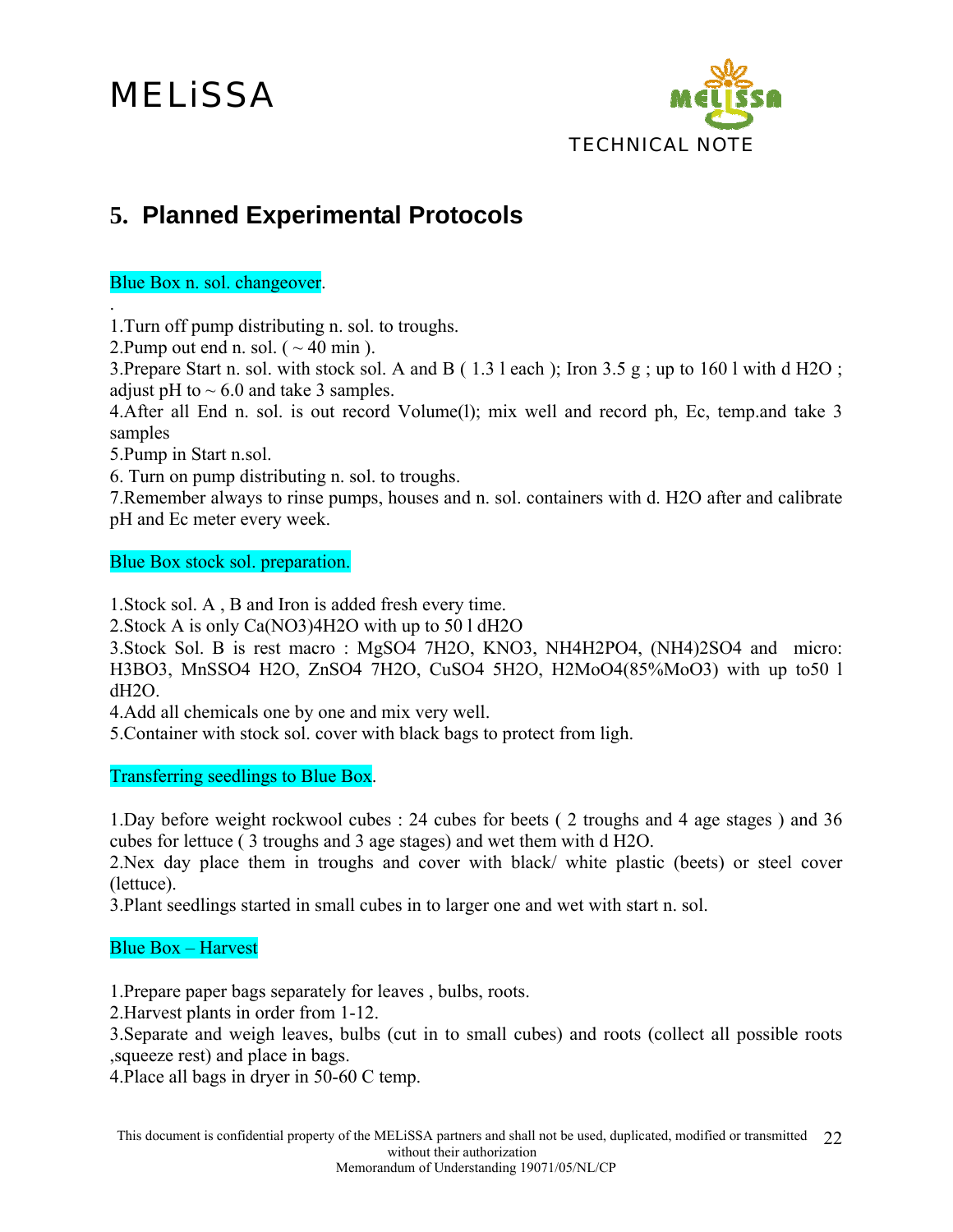

#### Dry samples analysis done " for" and "at".

1.Laboratory Services at University of Guelph ( Soil and Nutrient Dep.) Analysis for Total Carbon % and 5 elements ( N, P, K, Ca, Mg) 2.Laboratory Services at University of Guelph ( Food Chemistry Dep.) Proximate analysis for fat, protein , ash, carbohydrates, moisture (%) and energy (Cal) 3.Agri – Food Laboratories Analysis for Neutral Detergent Fiber (NDF), Acid Detergent Fiber (ADF) and Lignin.

#### Things to order from

1.BOC Canada Limited – gas cylinders 2.Canadian Hydro Gardens Ltd. – rockwool 3.Stokes Seeds Ltd. – beets ( Detroit Medium Top 34 ) and lettuce ( Grand Rapids 185 C) 4.CMS Seeds – wheat seeds ( Norwell, 606, Sable ) 5.Plant Products Co. Ltd. – fertilizers.

| <b>Component</b>                       | mol Wt. | mmol/litre | g for stock |
|----------------------------------------|---------|------------|-------------|
| <b>Stock A</b>                         |         |            |             |
| Ca(NO3)2.4H2O                          | 236.16  | 3.62       | 5128.55     |
| <b>Stock B</b><br>MgSO4.7H2O           | 246.48  | 1          | 1478.64     |
| KNO <sub>3</sub>                       | 101.1   | 5          | 3032.5      |
| NH4H2PO4                               | 115.08  | 1.5        | 1035.55     |
| (NH4)2SO4                              | 132     | 1          | 791.87      |
| micronutrients<br>H3BO4<br>(inc. w. B) | 61.83   | 0.02       | 7.42        |
| <b>MnSO4.H2O</b>                       | 169.01  | 0.00500    | 5.07        |
| ZnSO4.7H2O                             | 289.54  | 0.00350    | 6.08        |
| CuSO4.5H2O                             | 249.68  | 0.00080    | 1.2         |
| H2MoO4 (85%MoO3)                       | 161.97  | 0.00050    | 0.49        |

#### **Table 5-1. Stock solution preparation**

This document is confidential property of the MELISSA partners and shall not be used, duplicated, modified or transmitted 23 without their authorization Memorandum of Understanding 19071/05/NL/CP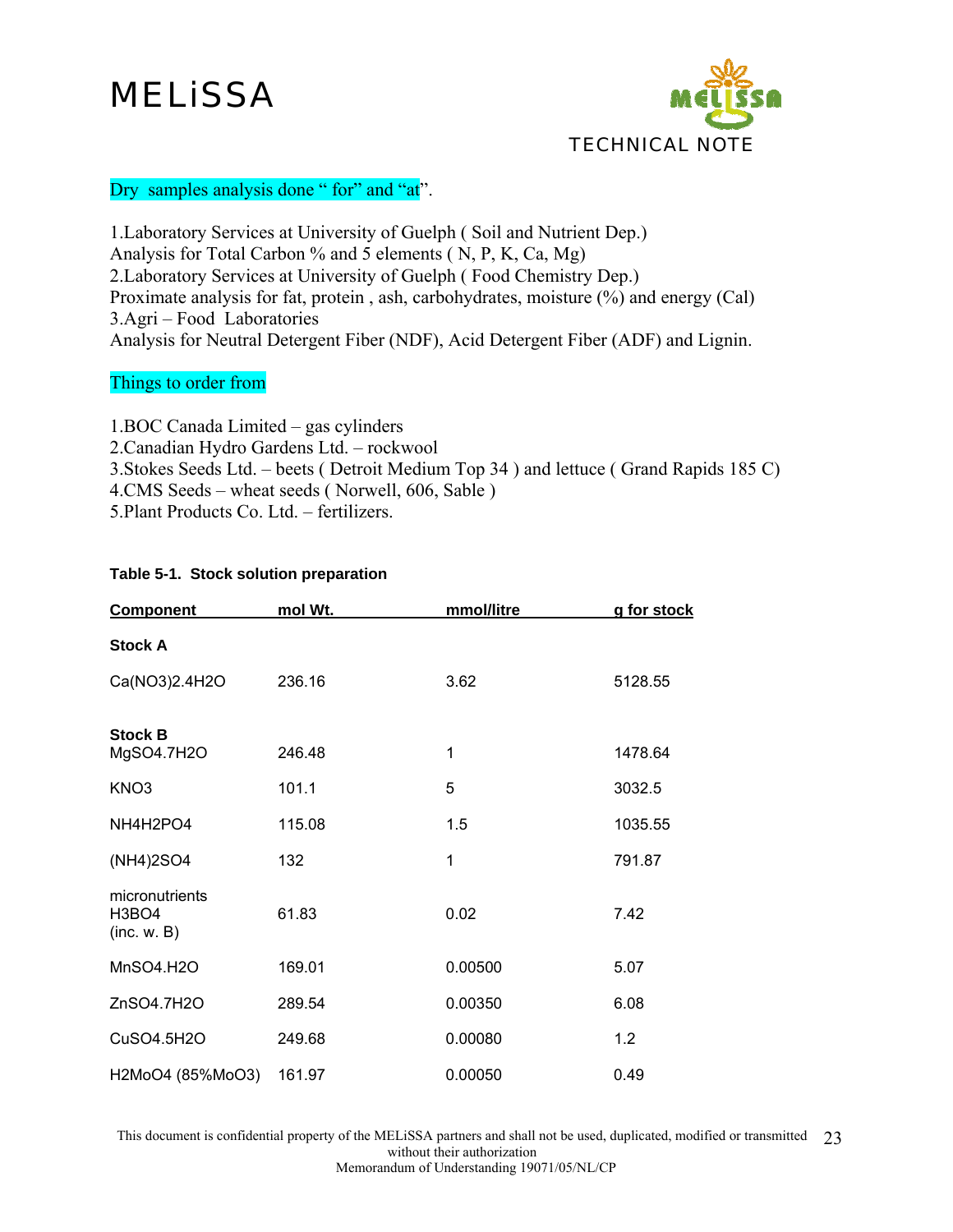

<span id="page-25-0"></span>1.3 litres of each stock solution is added to 160 litres of deionized water to make the nutrient solution. Also add 3.5 g of FeCL3 at this time. Adjust to a pH of between 5.5 and 6.0 with the addition of NaOH or another appropriate base or acid (TBD).

### **6. Expected Results**

Recent advances have been made in the use of the Thornley canopy photosynthesis model which is an extension the rectangular hyperbola model (Thornley and Johnson, 2000). In collaboration with ESA-ESTEC, the Thornley model has been coded in EcosimPro software and the predicted responses have been compared to empirical carbon exchange data collected in the SEC-2 chambers in 2004 (Ordóñez *et al*., 2004; Favreau *et al*., 2005). Results indicate that the Thornley model is superior to the Modified Energy Cascade Model reported upon in the cited papers. Higher plant modeling efforts for space-related applications have been limited within NASA to the Modified Energy Cascade (MEC) model by Cavazzoni (Cavazzoni, 1999). However, the predictive control strategy that has been foreseen for MELiSSA imposes additional constraints to the model. A first principles model is therefore necessary to extend the capabilities of the control law to operational points beyond the limits of historical on-the-ground research. This allows a more effective control and the development of an adequate optimization strategy.

Thornley and Johnson's work proved to be a very valuable source of information. All the aspects of the growth of plants are reviewed, giving mathematical models for photosynthesis, leaf growth, respiration, light interception, temperature effect, transport processes, root growth, and transpiration. Although not all the models proposed are based on physiology, a first principles model is proposed for photosynthesis, which is the main process driving plant growth.

### **6.1 Models of Gas Exchange of the HPC**

The transport of  $CO<sub>2</sub>$  into the leaf interior is governed by the pathway conductance. Equations 8.1.1 and 8.1.2 are established considering that, at equilibrium, the diffusion rate of  $CO<sub>2</sub>/O<sub>2</sub>$ into/from the leaf must be equal to the photosynthesis rate (in congruent units)

$$
P_n = \frac{C_a - C_i}{r_{dc}}
$$
 Equation 6.1.1

$$
P_n = \frac{O_i - O_a}{r_{do}}
$$
 Equation 6.1.2

Equations 8-1 and 8-2 variables have the following meaning:

#### Pn: Net photosynthesis rate

This document is confidential property of the MELISSA partners and shall not be used, duplicated, modified or transmitted 24 without their authorization Memorandum of Understanding 19071/05/NL/CP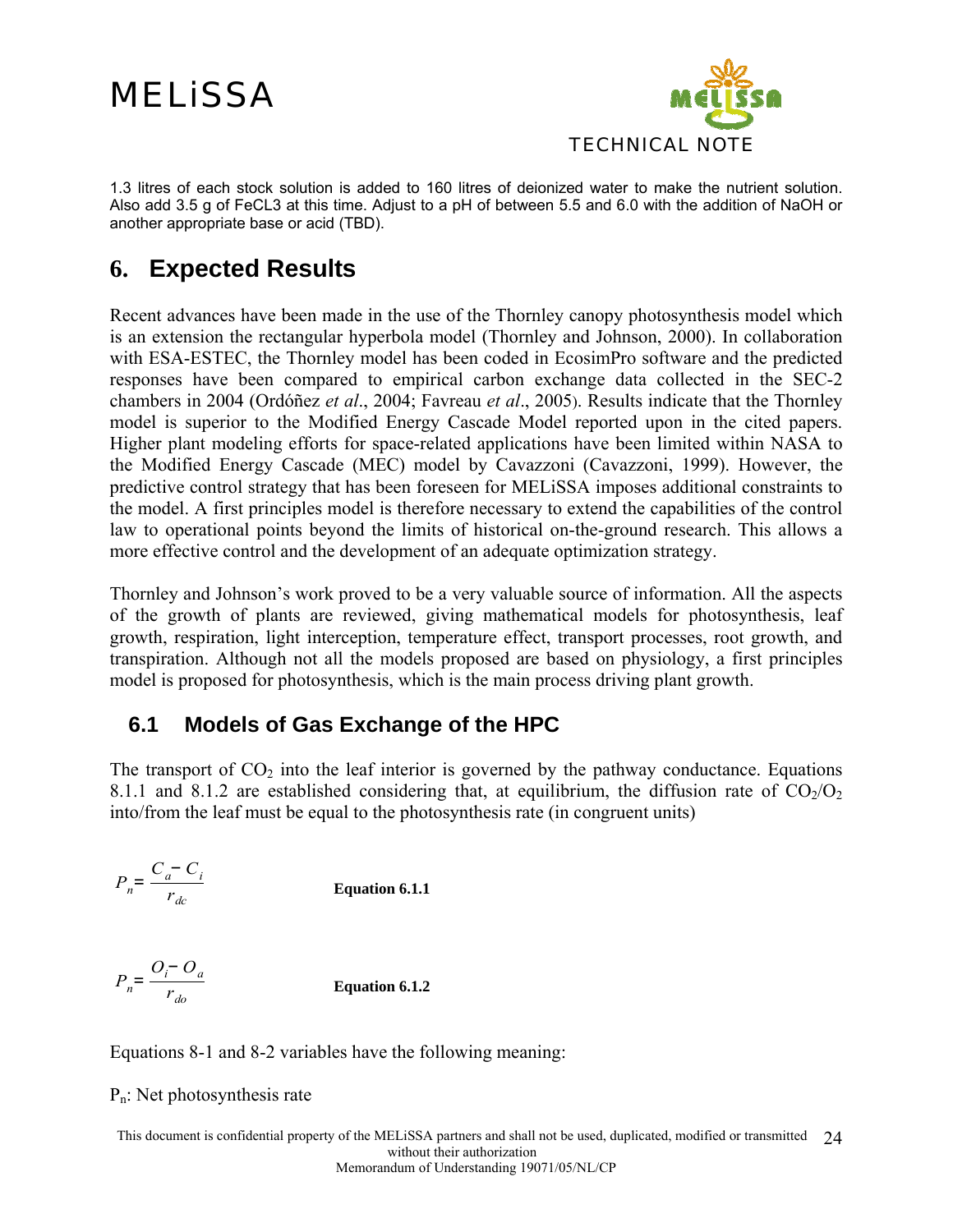

 $C_a$ :  $CO_2$  concentration in the ambient air  $C_i$ :  $CO_2$  concentration in the leaf  $r_{\text{dc}}$ : CO<sub>2</sub> diffusion coefficient from air to leaf  $O<sub>a</sub>: O<sub>2</sub> concentration in the ambient$  $O<sub>i</sub>: O<sub>2</sub> concentration in the leaf$  $r_{\text{do}}$ : O<sub>2</sub> diffusion coefficient from leaf to air

In a simplified model of the Calvin Cycle, it is supposed that an enzyme X is activated by light. Its activated form,  $X^*$ , fixes  $CO_2$  into the carbohydrate recovering its original form. A constant dark respiration rate is assumed. Considering these three reactions as equilibrium reactions with equilibrium constants  $k_1$ ,  $k_2$  and  $k_3$  respectively;

$$
P_n = \frac{\alpha \cdot I \cdot \left(\frac{C_i}{r_x} - \frac{O_i}{r_p}\right)}{\alpha \cdot I + \frac{C_i}{r_x} + \frac{O_i}{r_p}} - R
$$
 Equation 6.1.3

 $\alpha$ ,  $r_x$ , and  $r_p$  are constants derived from the equilibrium constants, the depth of the leaf (h), and the total concentration of enzyme  $X_0$  ( $X_0 = X + X^*$ ). This is:

$$
\alpha = h \cdot k_1 \cdot X_0 \qquad r_x = h \cdot k_2 \cdot X_0 \, ; \qquad \qquad r_p = h \cdot k_3 \cdot X_0
$$

R is the respiration rate and is treated below.

Given the respiration rate and the boundary conditions (light intensity,  $O_2$  and  $CO_2$  concentration in the atmosphere) equations 8.1.1, 8.1.2 and 8.1.3 allow solving the system for  $P_n$ ,  $C_i$  and  $O_i$ .

The leaf photosynthesis model has to be extended to canopy level. Assuming a high planting density, the canopy can be considered as a murky medium. The light attenuation through a murky medium follows a Beer-Lambert law (exponential decay), given by equation 8.1.4.

$$
I(l) = I_0 \cdot \frac{k}{1-m} \cdot e^{-k \cdot l}
$$
 Equation 6.1.4

where:

I(l): Light intensity at leaf area index l  $I<sub>0</sub>$ : Light intensity at leaf area index 0 (top of the canopy) l: Cumulative leaf area index k: extinction coefficient

This document is confidential property of the MELISSA partners and shall not be used, duplicated, modified or transmitted 25 without their authorization Memorandum of Understanding 19071/05/NL/CP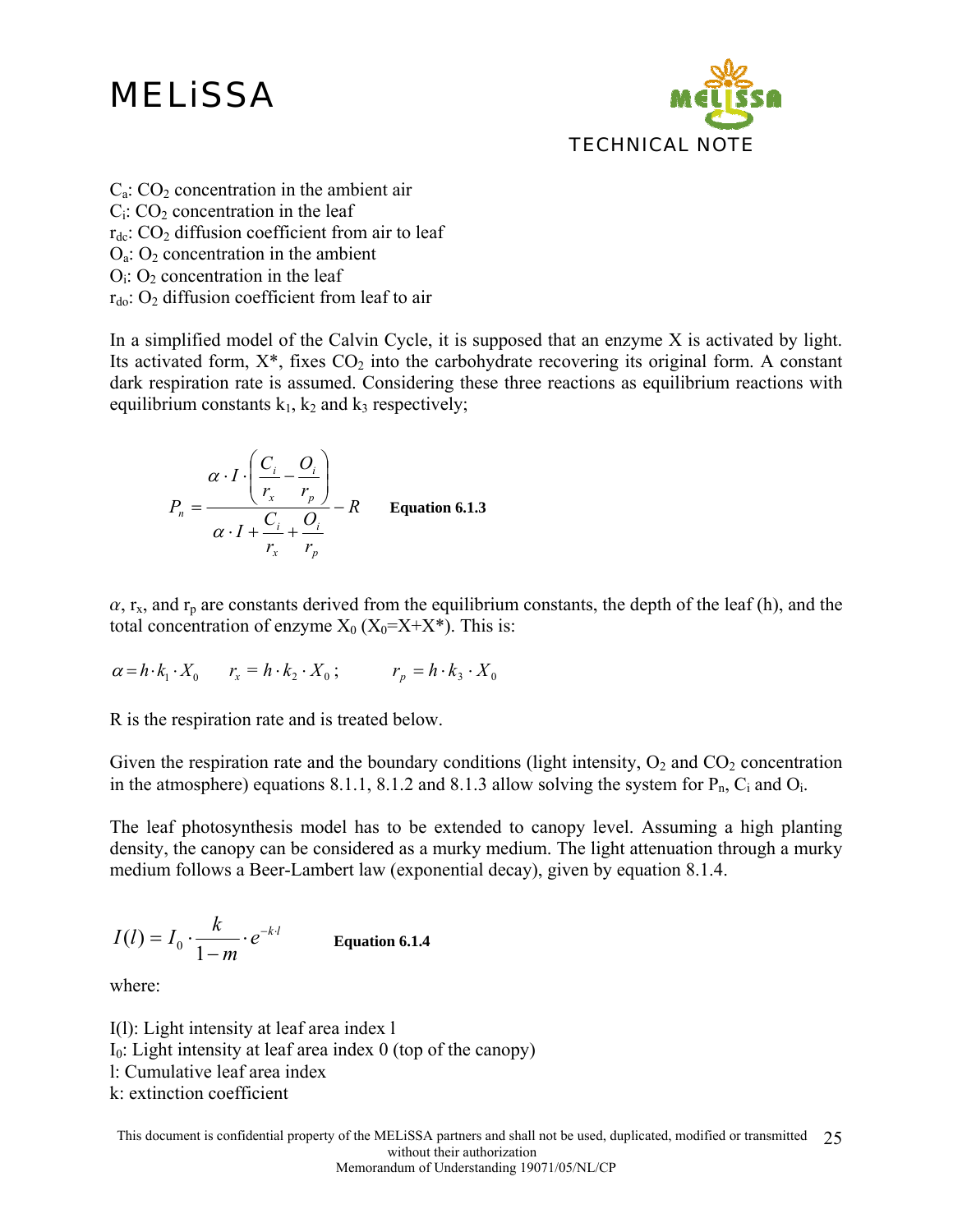



*m*: transmission coefficient

The leaf area index (1) represents the density of leaves in the canopy (measured as  $m<sup>2</sup>$  of leaf over m<sup>2</sup> of ground). It is supposed to be null at canopy height, and the sum of all the leaf areas at ground level. The light is thus attenuated while absorbed by the leaves. The extinction coefficient  $k$  is related to three parameters: the leaf transmission coefficient  $m$ , and two geometrical parameters  $\xi$  and  $\zeta$  related to the leaf distribution and inclination within the canopy respectively (equation 8.1.5)

 $k = (1 - m) \cdot \xi \cdot \zeta$  **Equation 6.1.5** 

The knowledge of the light distribution within the canopy allows the integration of the leaf photosynthesis to obtain the total photosynthesis in the canopy;

$$
P = \int_{0}^{l} \left[ \frac{\alpha \cdot I_0 \cdot e^{-k \cdot l} \cdot \left( \frac{C_{bs}}{r_x} - \frac{O_{bs}}{r_p} \right)}{\alpha \cdot I_0 \cdot e^{-k \cdot l} + \frac{C_{bs}}{r_x} + \frac{O_{bs}}{r_p}} - R \right] \cdot dl \qquad \text{Equation 6.1.6}
$$

Although a constant dark respiration could be assumed, the reproduction of the experimental results required the introduction of a respiration model. The approach consists of separating the respiration into two components. The first component is known as "growth respiration" and it is proportional to the photosynthesis rate, while the second component is the so called "maintenance respiration", and is proportional to the total biomass,

$$
R = k_p \cdot P_n + c \cdot W
$$
 Equation 6.1.7

where:

R: Respiration Pn: Net photosynthesis rate W: Canopy dry mass

The three sub-models presented above allow the implementation of a canopy model whose results will be compared against experimental data. Three additional parameters are needed to evaluate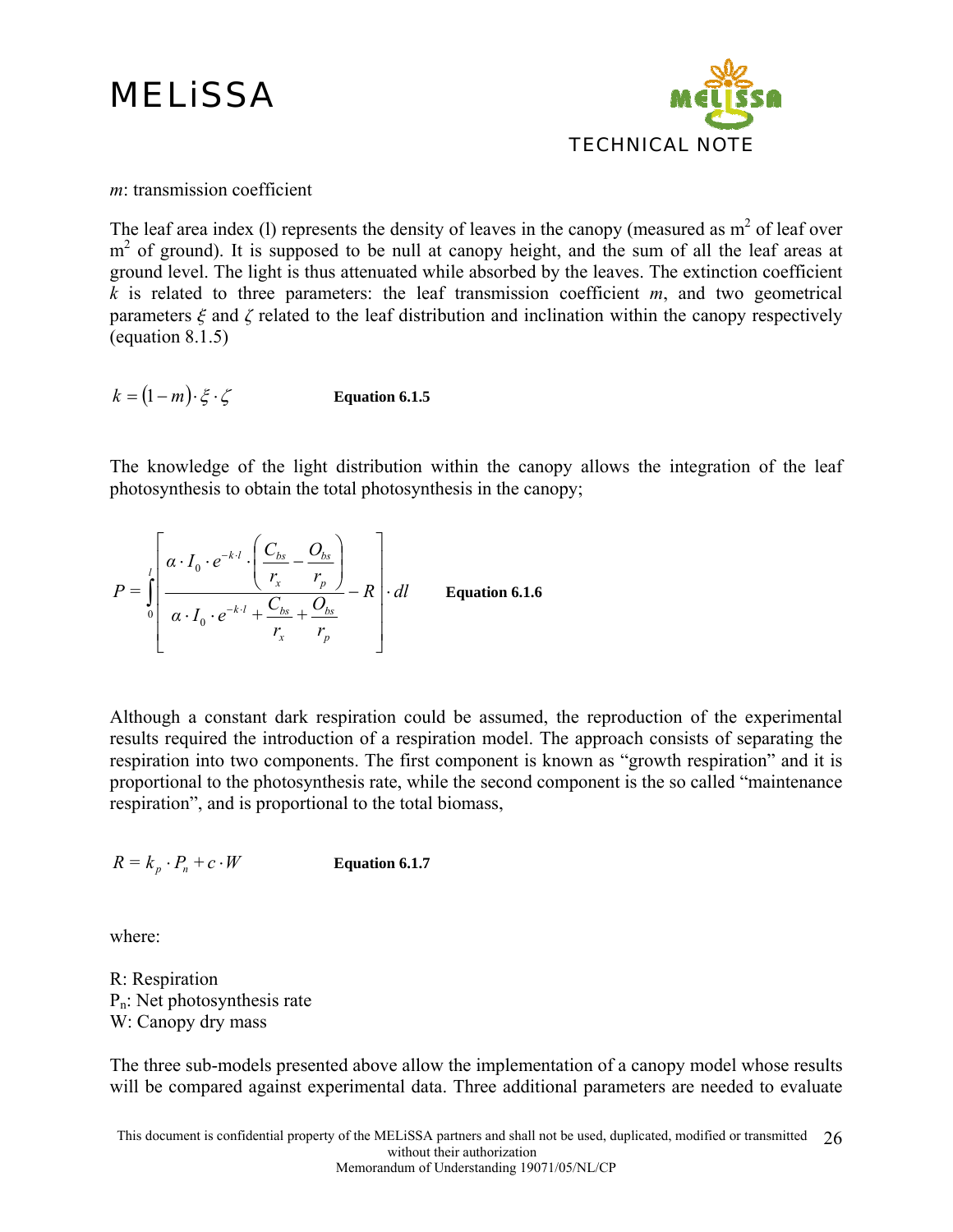



the leaf area growth from the net photosynthesis: the specific leaf area  $(m^2 \text{ leaf } / g \text{ leaf})$ , the carbon content of the plant (g C / g plant), and the percentage in weight of leaves in the plants.

$$
\frac{dl}{dt} = \frac{P \cdot L_{\text{plant}} \cdot SLA}{C_{\text{leaf}}}
$$
 Equation 6.1.8

where:

l: Leaf area index P: Photosynthesis rate  $L<sub>plant</sub>:$  Leaf content of the plant (% in dry weight)  $SLA$ : Specific Leaf Area (m<sup>2</sup> leaf / g leaf) C<sub>leaf</sub>: Carbon content of leaf (% in dry weight)

Empirical data were used to validate the Thornley model with initial inputs of canopy density, initial leaf area, light intensity as a function of time, and the atmospheric conditions (pressure, temperature, atmosphere composition). The results of the comparison are shown in the figures below.



**Figure 6.1-1. Comparison between lettuce experimental results (blue) and simulation results (pink) - Accumulated Carbon Gain (mol C)** 

This document is confidential property of the MELISSA partners and shall not be used, duplicated, modified or transmitted 27 without their authorization Memorandum of Understanding 19071/05/NL/CP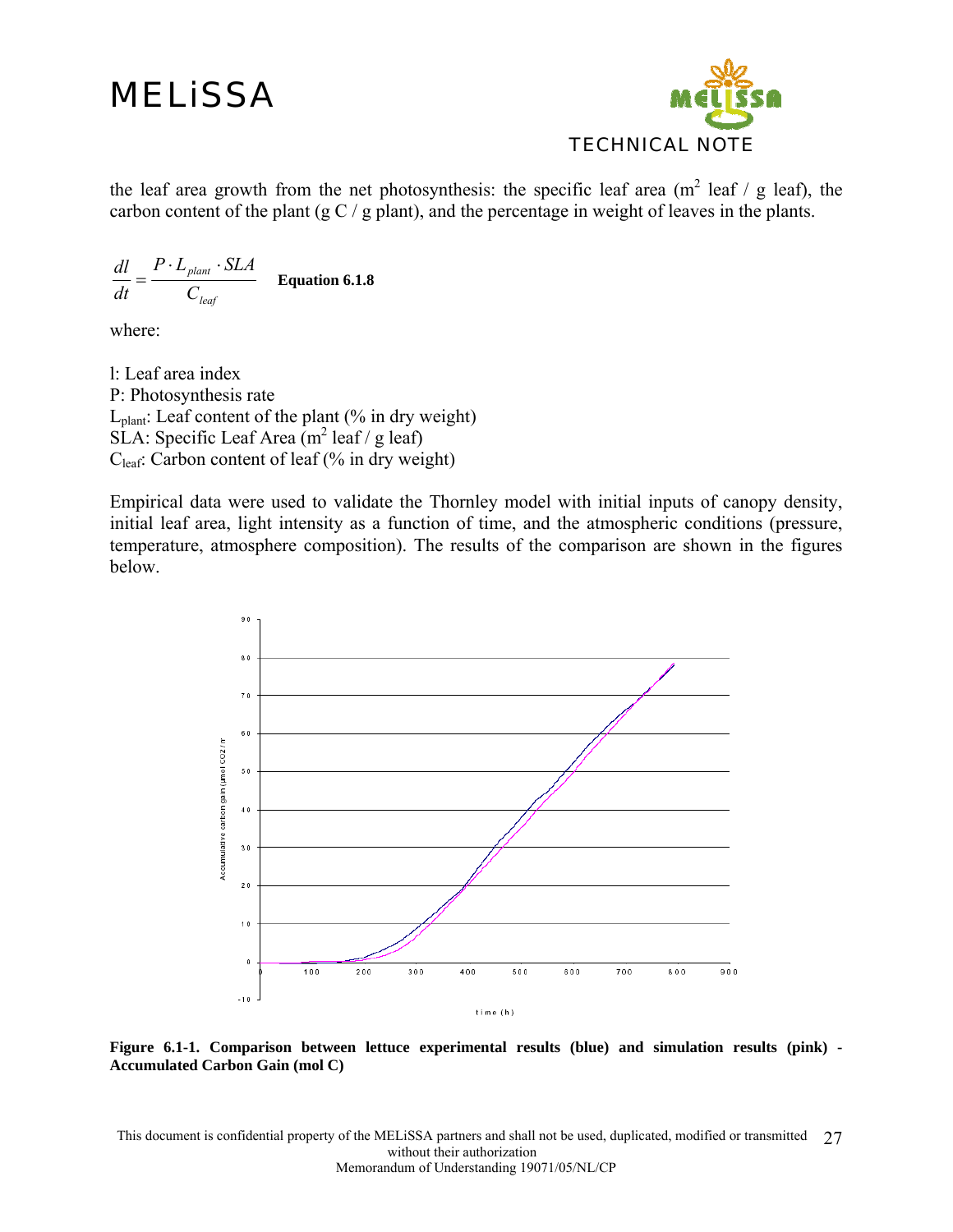



#### **Figure 6.1-2: Comparison between lettuce experimental results (blue) and simulation results (pink) - Daily Carbon Gain (mol C / d)**

The table below show the results of the tuning, giving the values for the parameters resulting from the fitting exercise.

| <b>Parameter</b>              | Value           | <b>Units</b>               |
|-------------------------------|-----------------|----------------------------|
| С                             | 1000            | ppm                        |
| $\overline{\rm o}$            | 21              | %                          |
| $I_0$                         | $7.510^{-4}$    | $m^2$ leaf / $m^2$         |
| $\alpha$                      | $4.5 10^{-8}$   | kg $CO2$ / J               |
| $\mathsf{k}_\mathsf{p}$       | 0.005           | No units                   |
| $\overline{\mathbf{c}}$       | $5.0 10^{-8}$   | $\overline{s}^{\text{-1}}$ |
| $\overline{\mathsf{k}}$       | 0.9             | No units                   |
| m                             | 0.1             | No units                   |
| rdc                           | 25              | s/m                        |
| <b>SLA</b>                    | 225             | $m^2/g$                    |
| L <sub>plant</sub>            | 95              | $\%$                       |
| $C_{\underline{\text{leaf}}}$ | 40              | $\%$                       |
| rdo                           | 50              | m <sup>2</sup>             |
|                               |                 | kgO2/kgCO2/g               |
| rp                            | 1.67            | s/m                        |
|                               | 10 <sup>4</sup> |                            |
| rx                            | $\overline{5}$  | s / m                      |

|  | Table 6.1-1. Lettuce model parameters |
|--|---------------------------------------|
|--|---------------------------------------|

This document is confidential property of the MELiSSA partners and shall not be used, duplicated, modified or transmitted 28 without their authorization Memorandum of Understanding 19071/05/NL/CP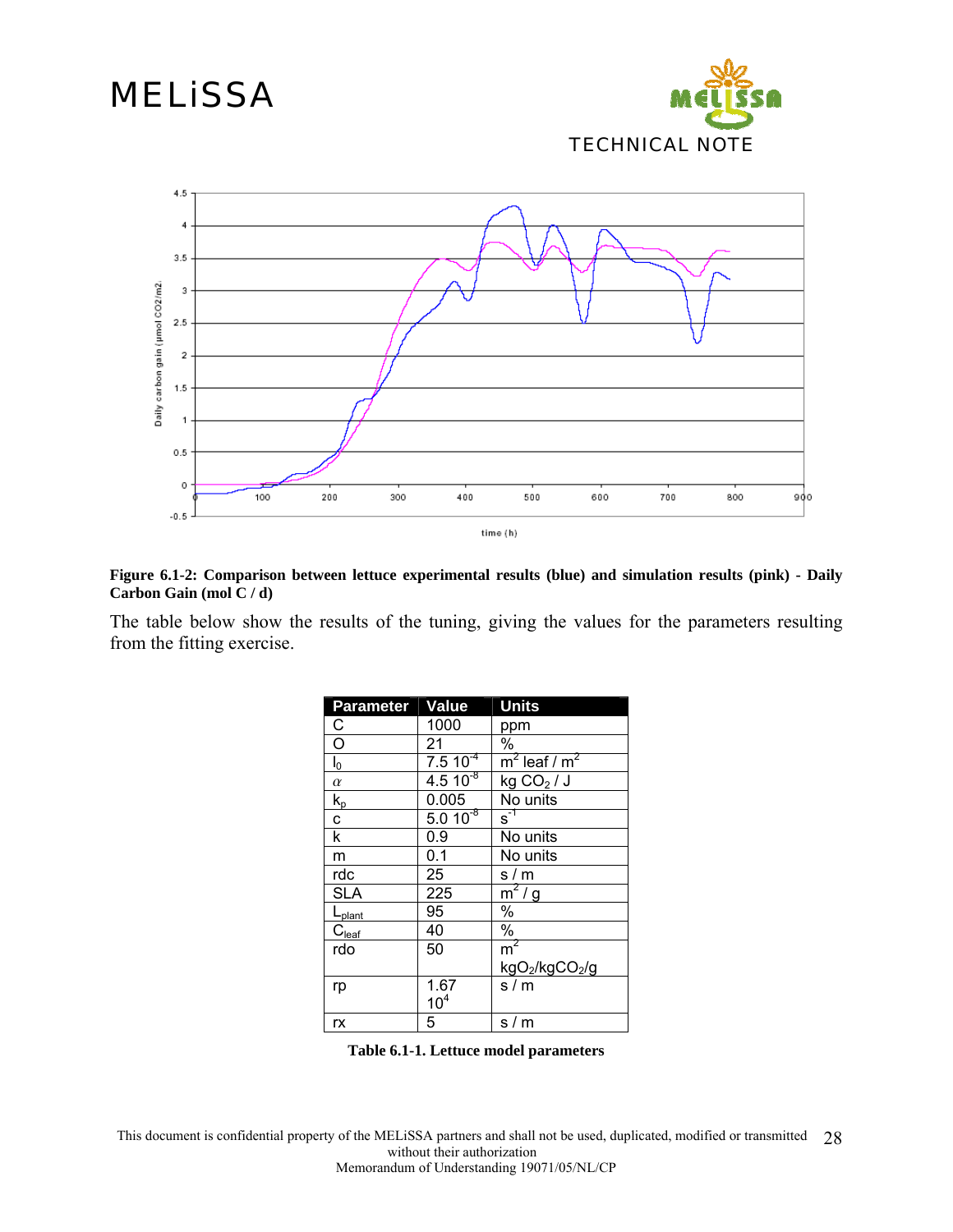

The model was also compared to experimental trials with beet. Results are shown in [Figure 6.1-3](#page-30-0) and [Figure 6.1-4.](#page-31-1) shows the values of the parameters which resulted from fitting the beet model to experimental data. [Table 6.1-](#page-31-2)2 presents estimations of model parameters for fits on beet experimental data.



<span id="page-30-0"></span>**Figure 6.1-3: Comparison of beet experimental results (blue) with simulation results (pink) - Accumulated Carbon Gain (mol C)** 



This document is confidential property of the MELISSA partners and shall not be used, duplicated, modified or transmitted 29 without their authorization Memorandum of Understanding 19071/05/NL/CP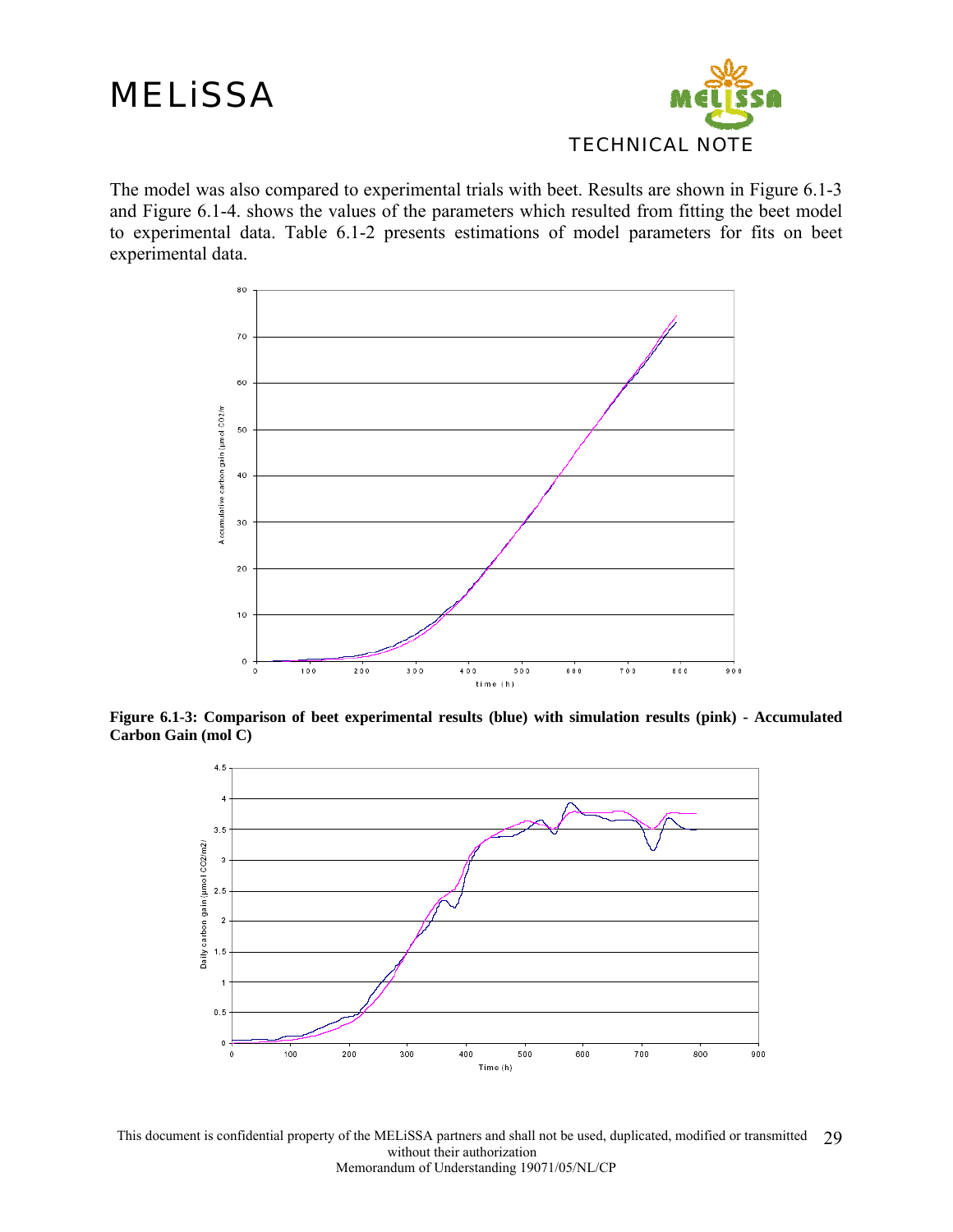

<span id="page-31-2"></span><span id="page-31-1"></span><span id="page-31-0"></span>**Figure 6.1-4: Comparison of beet experimental results (blue) with simulation results (pink) - Daily Carbon Gain (mol C / d)** 

| <b>Parameter</b>        | Value            | <b>Units</b>                           |
|-------------------------|------------------|----------------------------------------|
| C                       | 1000             | ppm                                    |
| $\overline{\rm o}$      | 21               | $\%$                                   |
| $I_0$                   | $5.010^{-3}$     | $m^2$ leaf / $m^2$                     |
| $\alpha$                | $3.2~10^{-8}$    | kg $CO2$ / J                           |
| $k_{p}$                 | 0.12             | No units                               |
| $\overline{\mathbf{c}}$ | $5.510^{-9}$     | $\overline{s}^{^{-1}}$                 |
| K                       | 0.9              | No units                               |
| m                       | $\overline{0.1}$ | No units                               |
| rdc                     | 24               | s/m                                    |
| <b>SLA</b>              | 110              | $m^2/g$                                |
| L <sub>plant</sub>      | 50               | $\frac{1}{2}$                          |
| $C_{\text{leaf}}$       | 40               | $\frac{1}{2}$                          |
| rdo                     | 50               | m <sup>2</sup>                         |
|                         |                  | kgO <sub>2</sub> /kgCO <sub>2</sub> /g |
| rp                      | 1.82             | s/m                                    |
|                         | 10 <sup>4</sup>  |                                        |
| rx                      | 3.45             | s / m                                  |

**Table 6.1-2. Beet model parameters** 

Despite the fact that the model implemented is at an early stage of development, preliminary results indicate a good performance as shown by the ability to reproduce independently derived experimental results. Several capabilities remain to be added to the model including i) temperature dependence, ii) carbohydrate partitioning models, iii) water uptake, and iv) the ability to simulate staged and integrated canopies.

### **6.2 Models of Nutrient Uptake by the HPC**

Under closure of a hydroponics system it has been found that ion imbalances may result from the indiscriminate control capability afforded by conventional electrical conductivity and pH feedback sensing. Since both commercial greenhouse and advanced life support systems target closure of the hydroponics loop, compensatory nutrient addition to the crop root zone needs to be balanced by uptake. While the design team are also investigating the role of specific ion sensing technologies such as in-line HPLC and ion-specific electrodes, there is the parallel development of predictive models of nutrient uptake that can be integrated into a model and sensor driven control system. An advantage of working in sealed environments is that canopy gas exchange may be readily monitored with conventional gas analysis equipment. This gives rise to opportunity for correlating canopy photosynthetic activity with nutrient uptake. Ideally, mass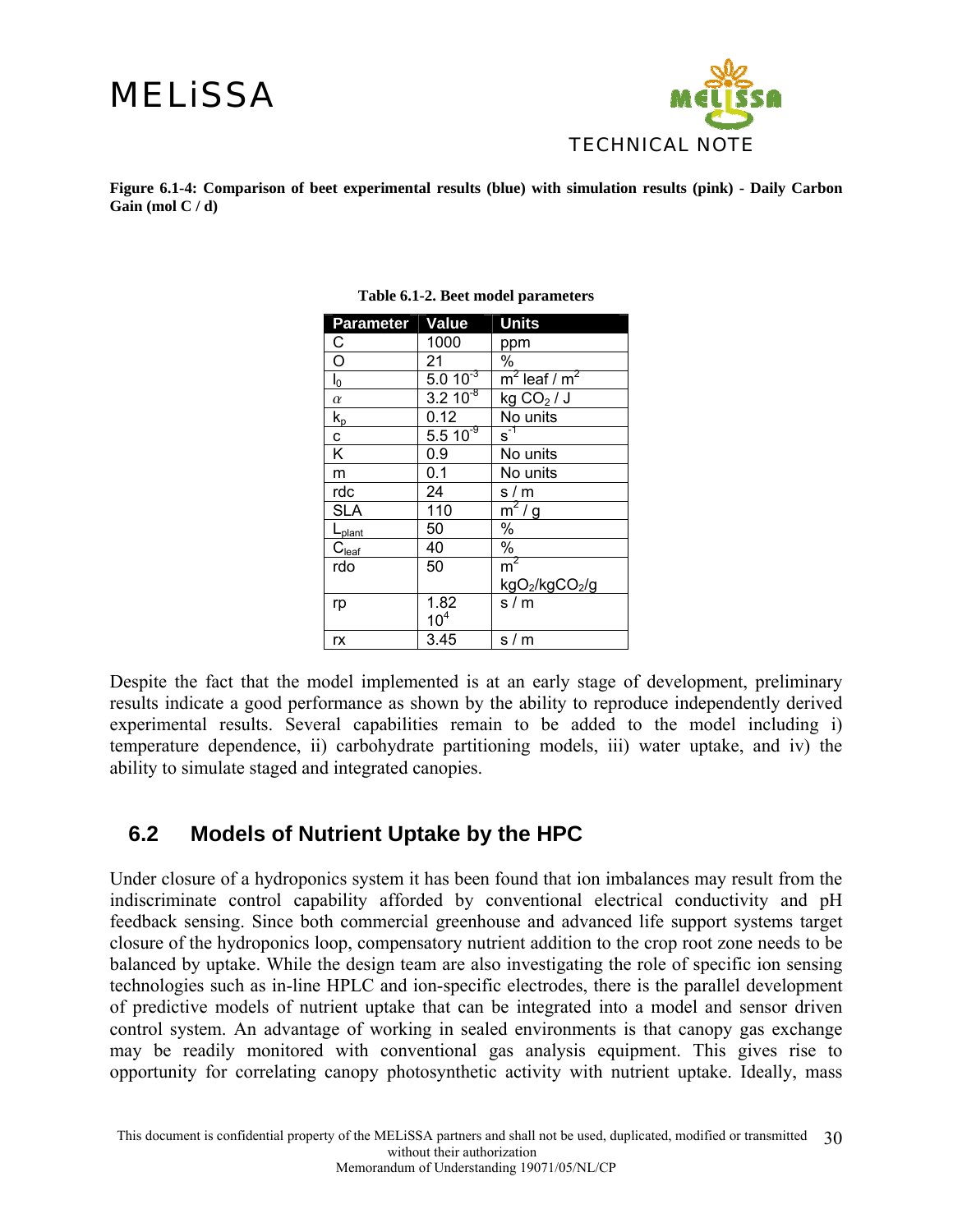

dynamics in closed environment system designed for life support could be expressed as a function of a single variable, Net Carbon Exchange Rate.

The theory of steady state nutrition, as proposed by Ingestad and Agren (1988) provides a mechanism by which dynamics in nutrient uptake may be predicted from the carbon exchange of plant canopies. The theory, originally developed for aspen (populus tremuloides), proposes that the relative growth rate (RGR) of plant stands and the relative nutrient uptake rate (RUR) of a given nutrient are equivalent. Ingestad and Agren (1988) explain that the theory of steady state nutrition holds if two conditions are met i) the relative proportions of different plant parts (tuber, roots, flowers etc.), whose mineral concentrations may differ, remains constant during the period of study and ii) the nutrient composition of each different plant part must itself remain constant or the relative proportions of the plant parts adjust to offset any mineral changes. It is very difficult to confirm adherence to steady state nutrition using mineral analysis of plant parts and tissues. First, high numbers of plants must be cultured to generate sufficient biomass for destructive growth analysis and secondly, plant parts must be harvested at regular intervals in order to assess any drift in tissue concentrations as a result of departures in steady state theory.

It can be shown that non-destructive estimations of crop RGR can be determined from NCER as follows:

$$
RGR(t) = \frac{NCER(t)}{\int_{t=0}^{t} NCER(t) \cdot dt}
$$
 Equation 6.2.1

where NCER(t) is an instantaneous estimate of plant Net Carbon Exchange Rate at any age t. Ingestad and Agren's (1988) concept of steady state nutrition states that Relative Nutrient Uptake Rate (RUR) is equivalent to RGR. Under the assumption of steady state nutrition, the ion uptake Rate (RU **K) ER(quivalent to RGR.** Under the assumption of steady<br>
Ha(t) U m(t) may be estimated by non-destructive means as follows:<br>
∫ NCER(t) · dt <sup>t=0</sup>

 $NCER(t) \cdot dt$ <sup>t=0</sup> =  $t = 0$ 

#### **Equation 6.2.2**

where  $U_{\mathcal{U}}(t)$  is the instantaneous uptake rate of any ion,  $\tilde{\eta}$ , at time t.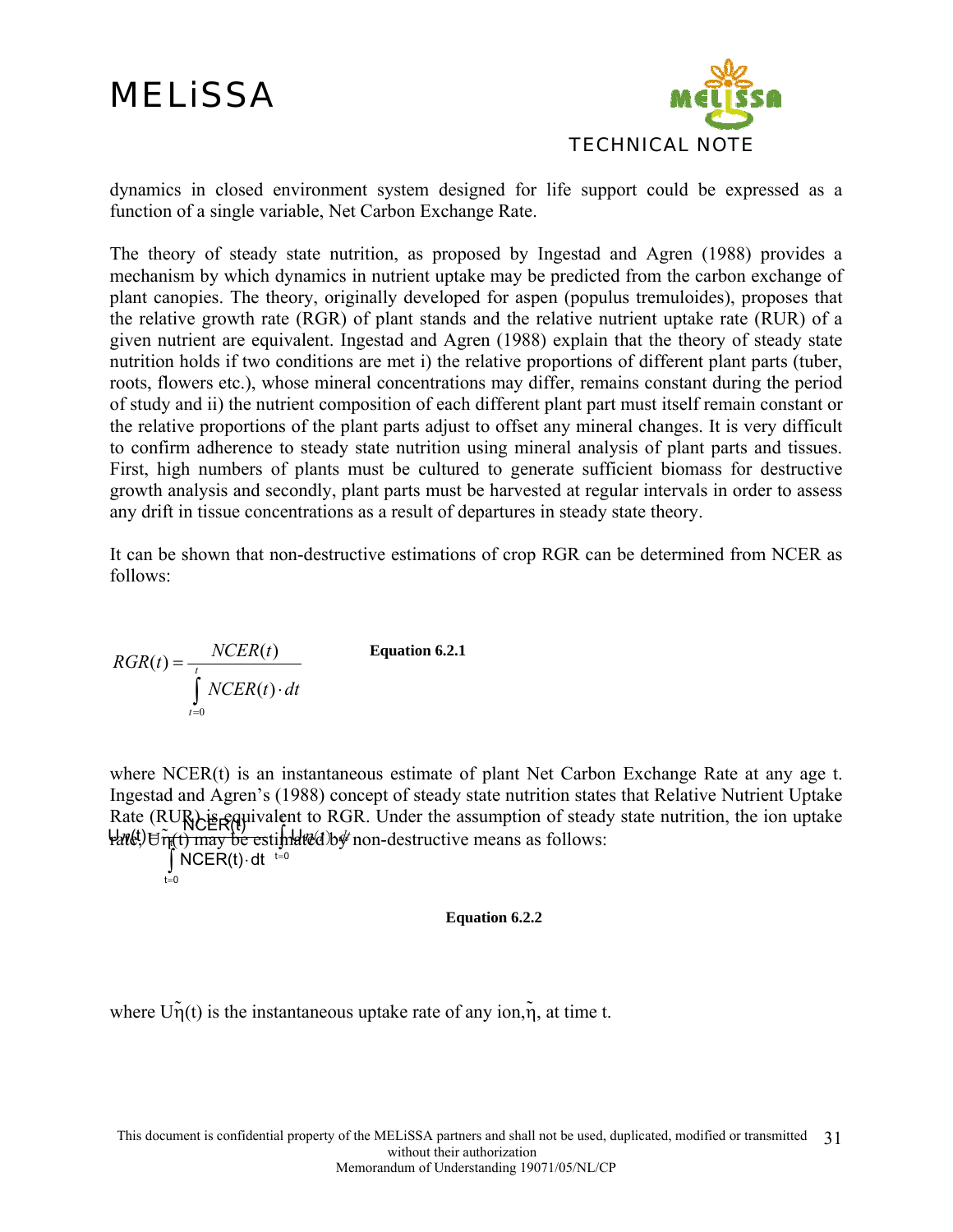



**Figure 6.2-1. Patterns of the ln transform of nutrient uptake for beet canopies grown in a sealed environment chamber.** 



**Figure 6.2-2. Relative nutrient and carbon uptake for beet canopies grown in a closed environment** 

This document is confidential property of the MELiSSA partners and shall not be used, duplicated, modified or transmitted without their authorization Memorandum of Understanding 19071/05/NL/CP 32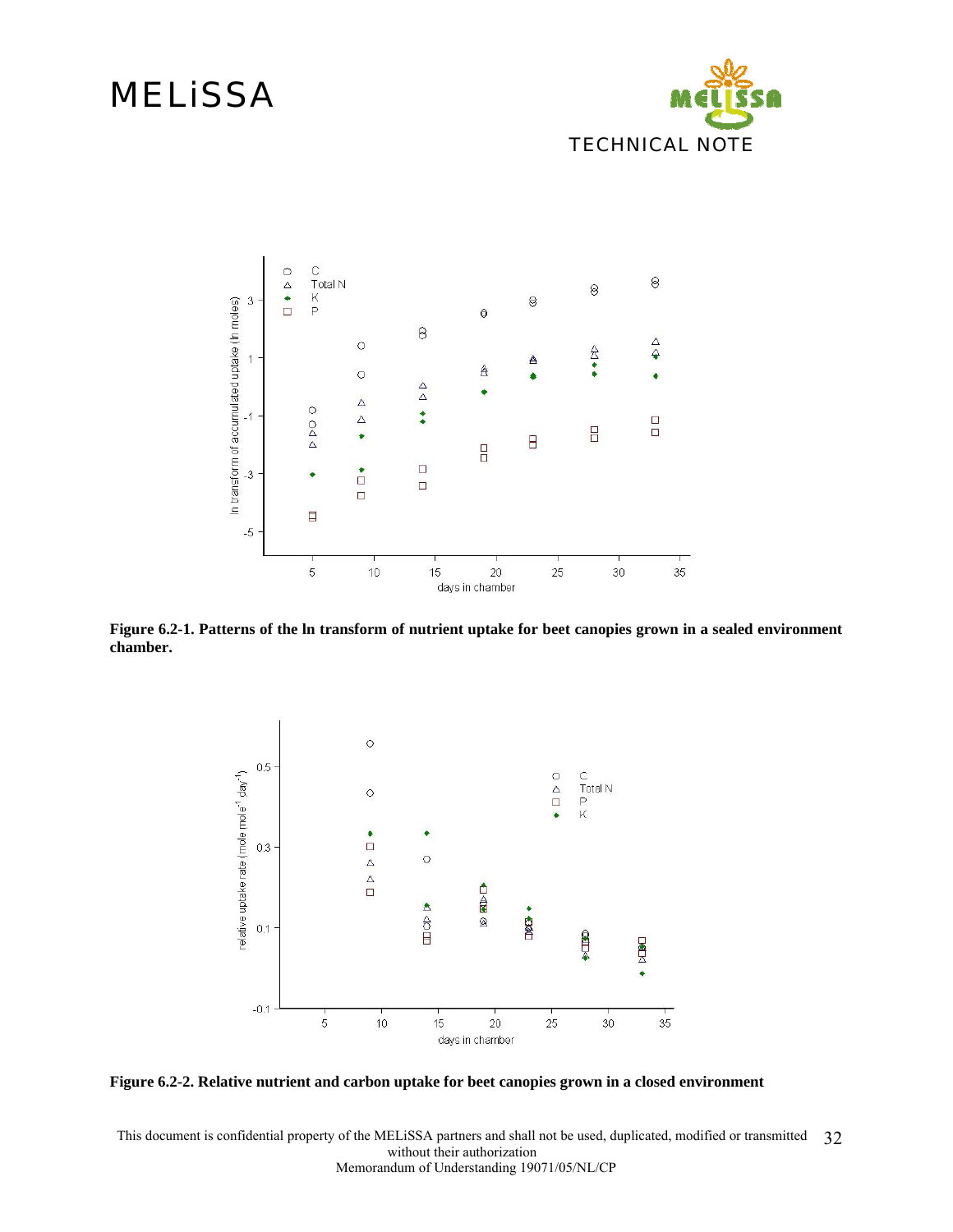



#### **Figure 6.2-3. Reltaionships between relative nutrient uptake rate and relative carbon uptake rate derived from NCER analysis.**

Preliminary analysis of the data presented above indicates that congruence between the stand RGR and RUR as postulated in may hold. While there exists for each experiment conducted in 2004 nutrient uptake and gas exchange data much of them remain to be analyzed. Work on the application of steady state nutrition to model driven control of hydroponics solution will continue using NCER as the main predictor and by linking the canopy photosynthesis models described above to ion uptake dynamics.

This document is confidential property of the MELiSSA partners and shall not be used, duplicated, modified or transmitted 33 without their authorization Memorandum of Understanding 19071/05/NL/CP